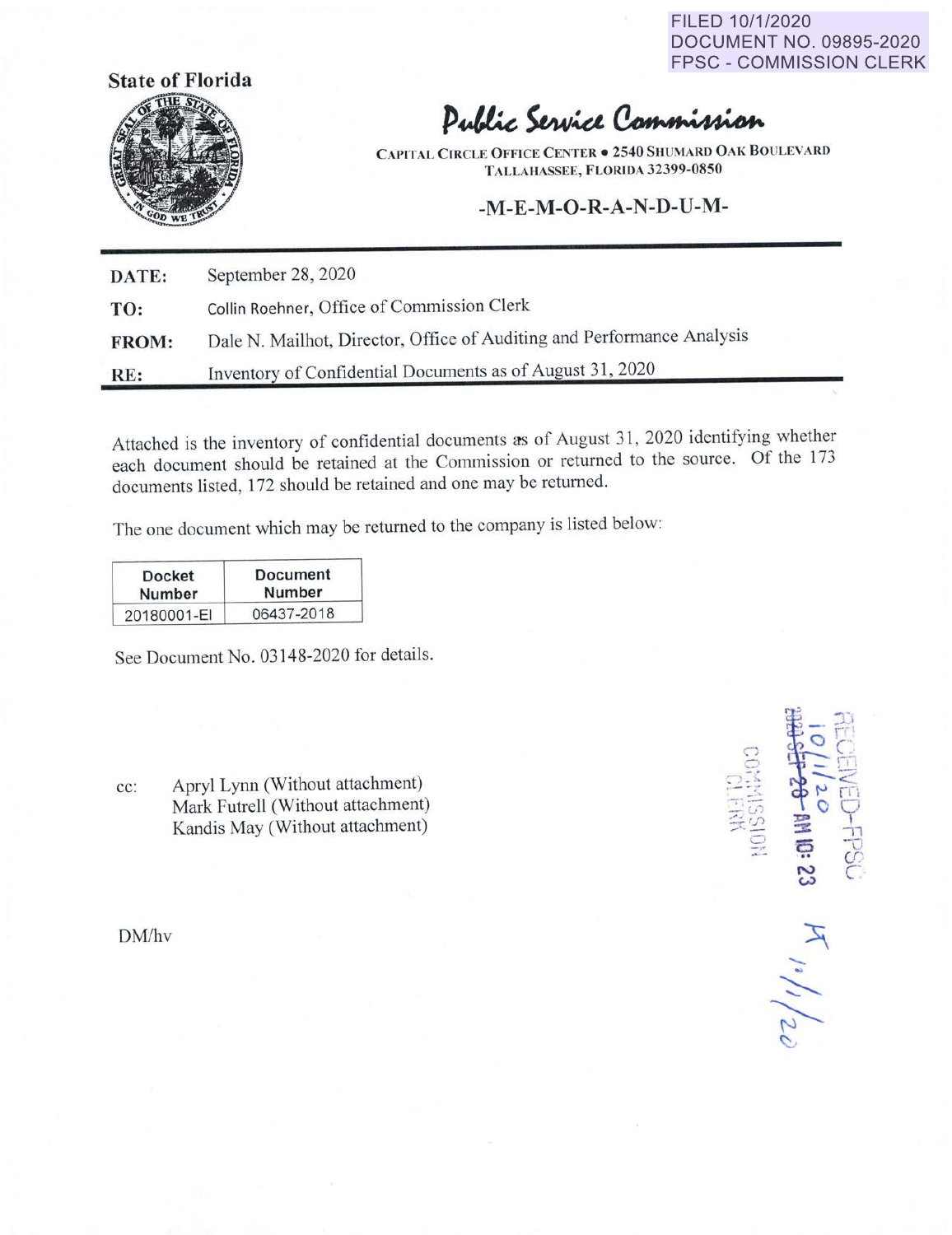## **Florida Public Service Commission**

Inventory of Confidential Documents by Responsible Division/Office<br>Bepara 31-Aug-2020 at 10:04:39 AM Simular 34 Aug-2020 at 10:04:39 AM Simular Simular Simular Simular Simular Simular Simular Simular Simular Simular Simula

Search Result Total: 1 (Division/Office) -- 37 (Docket) -- 173 (Document)

|  |     | $1$ $APA$ # Docket# | Title -- Office of Auditing and<br>Performance Analysis                                           |     | Document DateFiled    | Lead OPR                   | Lead<br>Staff/Att.  | Conf.Status Status Date Description                 |             |                                                                                                                                                                                                                                                                                                                                     | <b>Retain</b> Return |
|--|-----|---------------------|---------------------------------------------------------------------------------------------------|-----|-----------------------|----------------------------|---------------------|-----------------------------------------------------|-------------|-------------------------------------------------------------------------------------------------------------------------------------------------------------------------------------------------------------------------------------------------------------------------------------------------------------------------------------|----------------------|
|  |     | 1 20130001-EI       | Fuel and purchased power cost<br>recovery clause with generating<br>performance incentive factor. |     | 05628-2013 09/23/2013 | Cowdery,<br>Kathrvn        | Cowdery,<br>Kathrvn | Order<br>lissued                                    |             | APA/Deamer - (CONFIDENTIAL) Working<br>papers Vol 2 [of 3] for FPL, for A3a hedging<br>12/21/2018 activities audit (Audit Control No. 13-102-4-<br>1). [x-ref DNs 05629-13, (06036-13, 01813-<br>17 returned to source) and 06435-2018]                                                                                             |                      |
|  |     |                     |                                                                                                   |     | 05629-2013 09/23/2013 | Cowdery,<br>Kathryn        | Cowdery,<br>Kathryn | <b>Order</b><br>issued                              |             | APA/Deamer - (CONFIDENTIAL) Working<br>papers Vol 3 [of 3] for FPL, for A3a hedging<br>12/21/2018 activities audit (Audit Control No. 13-102-4-<br>1), [x-ref DNs 05628-13, (06036-13, 01813-<br>17 returned to source) and 06435-2018]                                                                                             |                      |
|  |     |                     |                                                                                                   |     | 05666-2013 09/24/2013 | Cowdery.<br>Kathrvn        | Cowdery,<br>Kathryn | Staff recom<br>fld; awaiting 01/10/2017<br>order    |             | APA/Deamer - (CONFIDENTIAL) Working<br>papers Vol 2 [of 2] for TECO, for A3a<br>hedging activities audit (Audit Control No.<br>13-102-2-2). [x-ref DN 06185-13]                                                                                                                                                                     |                      |
|  |     |                     |                                                                                                   |     | 05668-2013 09/24/2013 | Cowderv.<br><b>Kathryn</b> | Cowdery.<br>Kathryn | Staff recom<br>fld; awaiting 01/03/2017<br>order    |             | APA/Deamer - (CONFIDENTIAL) Working<br>papers Vol 2 [of 2] for Duke Energy, for A3a<br>hedging activities audit (Audit Control No.<br>13-102-2-1). [x-ref DN 06032-13; see DN<br>06680-131                                                                                                                                          |                      |
|  |     |                     |                                                                                                   | 5   | 06032-2013 10/09/2013 | Cowdery.<br>Kathryn        | Cowdery.<br>Kathryn | Staff recom<br>fld; awaiting<br>order               | 01/03/2017  | Duke Energy (Bernier) - (CONFIDENTIAL)<br>Information contained in staff's audit work<br>papers pertaining to 2013 hedging activities<br>audit (Audit Control No. 13-102-2-1). [x-ref<br>DN 05668-13] [CLK note: See DN 06680-13<br>for the 15th page of document 10-1/16 which<br>was inadvertently omitted from DN 06032-<br>13.1 |                      |
|  |     |                     |                                                                                                   | l6. | 06185-2013 10/14/2013 | Cowdery,<br>Kathrvn        | Cowdery,<br>Kathryn | Staff recom<br>fld: awaiting 01/10/2017<br>lorder   |             | TECO (Beasley) - (CONFIDENTIAL) Staff's<br>laudit work papers (Audit Control No. 13-102-<br>2-2). [x-ref DN 05666-13]                                                                                                                                                                                                               |                      |
|  |     |                     |                                                                                                   | 17. | 06680-2013 10/31/2013 | Cowdery,<br>Kathryn        | Cowdery,<br>Kathryn | Staff recom<br>fild; awaiting 101/03/2017<br>lorder |             | Duke Energy (Bernier) - (CONFIDENTIAL)<br>15th page of document 10-1/16 which was<br>inadvertently omitted from DN 06032-13.<br>(Audit Control No. 13-102-2-1) [See DNs<br>05668-13 and 06032-13]                                                                                                                                   |                      |
|  | 12. | 20130002-EG         | Energy conservation cost<br>recovery clause.                                                      |     | 04235-2013 07/23/2013 | Higgins,<br>Devlin         | Tan,<br>Theresa     | Order<br>issued                                     |             | APA/Deamer - (CONFIDENTIAL) Working<br>papers Vol 2 [of 2] for FPL, for A3b energy<br>04/25/2019 conservation cost recover clause audit (Audit<br>Control No. 13-004-4-3). [x-ref DNs 04446-<br>13 (returned to source) and 03726-17]                                                                                               |                      |
|  | 13. | 20130004-GU         | Natural gas conservation cost<br>lrecoverv.                                                       |     | 04237-2013 07/23/2013 | Higgins,<br>Devlin         | Corbari.<br>Kellev  | Order<br>issued                                     | 108/09/2019 | APA/Deamer - (CONFIDENTIAL) Working<br>papers Vol 2 [of 2] for FCG, for A3e natural<br>gas conservation cost recovery audit (Audit<br>Control No. 13-004-4-2). [x-ref DN 04292-13]                                                                                                                                                  |                      |
|  |     |                     |                                                                                                   | 12. | 04292-2013 07/25/201: | ¦Higgins,<br>Devlin        | Corbari.<br>Kelley  | Order<br>issued                                     | 08/09/2019  | FCG (Keating) - (CONFIDENTIAL) Certain<br>material provided to staff in connection with<br>natural gas conservation clause audit for                                                                                                                                                                                                |                      |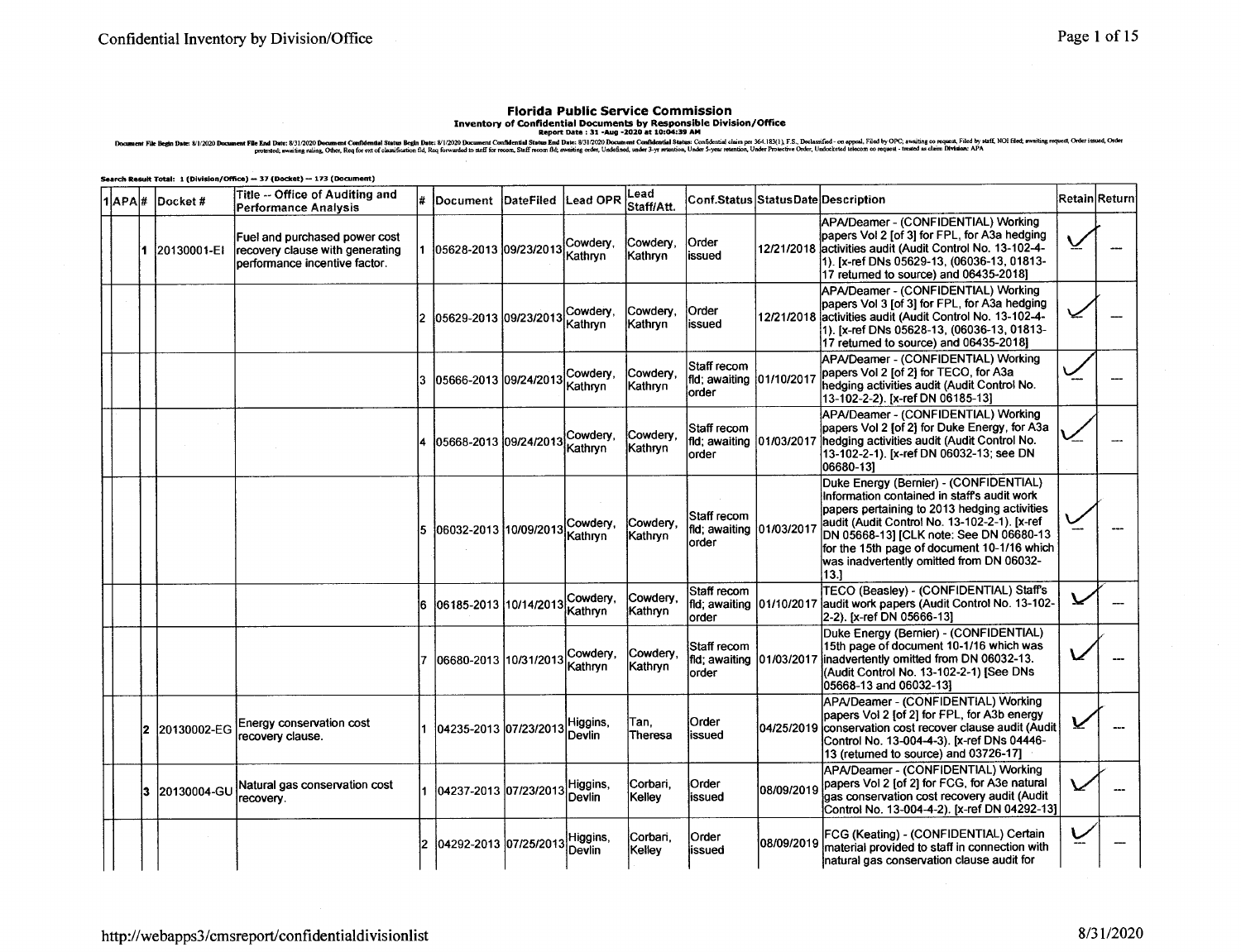|  |               |                                                                                                   |     |                                 |                  |                        |                                                    |            | lvear ended 12/31/12 (Audit Control No. 13-<br>004-4-2). [x-ref DN 04237-13]                                                                                                                                                                                         |   |  |
|--|---------------|---------------------------------------------------------------------------------------------------|-----|---------------------------------|------------------|------------------------|----------------------------------------------------|------------|----------------------------------------------------------------------------------------------------------------------------------------------------------------------------------------------------------------------------------------------------------------------|---|--|
|  | 4 20130140-EI | Petition for rate increase by Gulf<br>Power Company.                                              |     | 06075-2013  10/10/2013          | Deamer,<br>Lynn  | Brownless.<br>Suzanne  | Rea for ext<br>lof<br>classification<br>fid        | 02/26/2020 | APA/Deamer - (CONFIDENTIAL) Working<br>bapers Vol 3 [of 3] for GPC, for file and<br>suspend rate case. (Audit Control No. 13-<br>207-1-1) [x-ref DN 06634-13]                                                                                                        |   |  |
|  |               |                                                                                                   | 12. | 06634-2013  10/30/2013          | Deamer.<br>Lynn  | Brownless,<br>lSuzanne | Reg for ext<br>lof<br>classification<br>fid        | 02/26/2020 | GPC (Griffin) - (CONFIDENTIAL) Certain<br>documents and information produced in<br>connection with staff's audit of GPC's<br>Irequest for an increase in rates (Audit<br>Control No. 13-207-1-1). [x-ref DN 06075-13]                                                | ر |  |
|  | l20140001-EI  | Fuel and purchased power cost<br>recovery clause with generating<br>performance incentive factor. |     | 1 01994-2014 05/01/2014         | Harper,<br>Adria | Harper.<br>lAdria      | Staff recom<br>fld; awaiting   04/22/2016<br>order |            | APA/Deamer - (CONFIDENTIAL) Working<br>papers Vol 2 [of 2] for GPC, for capacity cost<br>recovery clause audit (Audit Control No. 14-<br>027-1-2). [x-ref DN 02415-14]                                                                                               |   |  |
|  |               |                                                                                                   |     | 2 02090-2014 05/05/2014         | Harper.<br>Adria | Harper,<br>Adria       | Staff recom<br>fld: awaiting 104/22/2016<br>lorder |            | APA/Deamer - (CONFIDENTIAL) Working<br>papers Vol 3 [of 3] for GPC, for fuel and<br>purchased power cost recovery audit (Audit<br>Control No. 14-027-1-1). [x-ref DN 02411-14]                                                                                       |   |  |
|  |               |                                                                                                   |     | 3 02092-2014 05/05/2014 Harper, | Adria            | Harper,<br>lAdria      | Order<br>issued                                    |            | APA/Deamer - (CONFIDENTIAL) Working<br>papers Vol 2 [of 2] for FPL, for capacity cost<br>07/30/2018 recovery clause audit (Audit Control No. 14-<br>027-4-3). [x-ref DNs 02419-14 (returned to<br>source), 00527-16, 02463-2018]                                     |   |  |
|  |               |                                                                                                   |     | 02094-2014 05/05/2014           | Harper,<br>Adria | Harper,<br> Adria      | lOrder<br>lissued                                  | 07/30/2018 | APA/Deamer - (CONFIDENTIAL) Working<br>lpapers Vol 3 [of 5] for FPL, for fuel and<br>purchased power cost recovery audit (Audit<br>Control No. 14-027-4-1). [x-ref DNs 02095-<br>14, 02096-14, 02497-14, 03352-14 (returned<br>to source), 00724-16 and 02459-2018]. |   |  |
|  |               |                                                                                                   | 5   | 02095-2014 05/05/2014           | Harper,<br>Adria | Harper,<br>Adria       | Order<br>issued                                    | 07/30/2018 | APA/Deamer - (CONFIDENTIAL) Working<br>papers Vol 4 [of 5] for FPL, for fuel and<br>purchased power cost recovery audit (Audit<br>Control No. 14-027-4-1) [x-ref DNs 02094-<br>14, 02096-14, 02497-14, 03352-14 (returned<br>to source), 00724-16 and 02459-2018].   |   |  |
|  |               |                                                                                                   |     | 02096-2014 05/05/2014           | Harper.<br>Adria | Harper.<br>Adria       | Order<br>issued                                    | 07/30/2018 | APA/Deamer - (CONFIDENTIAL) Working<br>papers Vol 5 (of 5) for FPL, for fuel and<br>purchased power cost recovery audit (Audit<br>Control No. 14-027-4-1). [x-ref DNs 02094-<br>14.02095-14.02497-14.03352-14 (returned<br>to source) 00724-16, and 02459-2018]      |   |  |
|  |               |                                                                                                   |     | 7 02411-2014 05/21/2014         | Harper,<br>Adria | Harper,<br>Adria       | Staff recom<br>order                               |            | GPC (Griffin) - (CONFIDENTIAL) Certain<br>documents produced in connection with a<br>fld; awaiting 04/22/2016 review of GPC's 2013 fuel and purchased<br>power transactions. (Audit Control No. 14-<br>027-1-1) [x-ref DN 02090-14]                                  |   |  |
|  |               |                                                                                                   |     | 02415-2014 05/21/2014           | Harper,<br>Adria | Harper,<br>Adria       | Staff recom<br>fld; awaiting 04/22/2016<br>lorder  |            | GPC (Griffin) - (CONFIDENTIAL) Certain<br>documents produced in connection with a<br>review of GPC's 2013 capacity expenditures.<br>(Audit Control No. 14-027-1-2) [x-ref DN<br>01994-141                                                                            |   |  |
|  |               |                                                                                                   | l9. | 04992-2014 09/08/2014           | Harper,<br>Adria | Harper,<br>Adria       | Staff recom<br>fid; awaiting                       | 05/06/2016 | APA/Deamer - (CONFIDENTIAL) Working<br>papers Vol 2 [of 3] for Duke Energy, for<br>hedging activities audit (Audit Control No.                                                                                                                                       |   |  |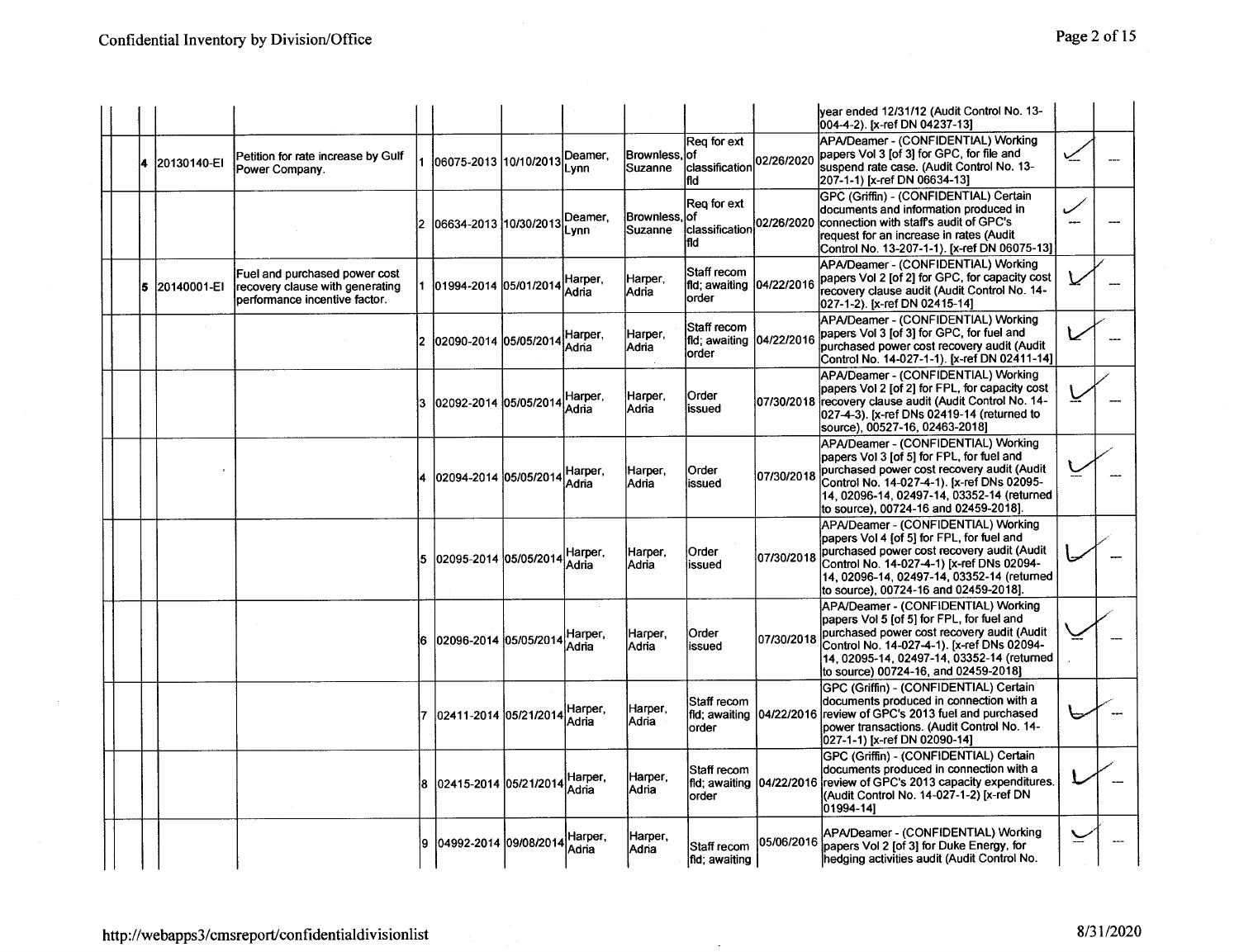|  |                 |                                              |                               |                          |                           | lorder                                             |            | 14-083-2-1). [x-ref DNs 04994-14 and<br>05242-141                                                                                                                                                                                                |   |  |
|--|-----------------|----------------------------------------------|-------------------------------|--------------------------|---------------------------|----------------------------------------------------|------------|--------------------------------------------------------------------------------------------------------------------------------------------------------------------------------------------------------------------------------------------------|---|--|
|  |                 |                                              | 10 04994-2014 09/08/2014      | Harper,<br>Adria         | Harper,<br> Adria         | Staff recom<br>fld; awaiting   05/06/2016<br>order |            | APA/Deamer - (CONFIDENTIAL) Working<br>papers Vol 3 [of 3] for Duke Energy, for<br>Inedaing activities audit (Audit Control No.<br>14-083-2-1). [x-ref DNs 04992-14 and<br>05242-141                                                             |   |  |
|  |                 |                                              | 11 04996-2014 09/08/2014      | Harper,<br>Adria         | Harper.<br>lAdria         | Staff recom<br>lorder                              |            | APA/Deamer - (CONFIDENTIAL) Working<br>papers Vol 2 [of 2] for FPL, for hedging<br>fid; awaiting  04/29/2016  activities audit (Audit Control No. 14-083-4-<br>1). [x-ref DNs 05448-14 (returned to source)<br>and 01358-161                     |   |  |
|  |                 |                                              | 12 05 24 2- 2014 09/18 / 2014 | -larper,<br>Adria        | Harper.<br> Adria         | Staff recom<br>fld: awaiting 105/06/2016<br>lorder |            | Duke Energy (Bernier) - (CONFIDENTIAL)<br>Certain information contained in staff's audit<br>work papers pertaining to 2014 hedging<br>activities audit (Audit Control No. 14-083-2-<br>1). [x-ref DNs 04992-14 and 04994-14]                     |   |  |
|  | 20140002-EG     | Energy conservation cost<br>recovery clause. | 03218-2014 06/23/2014         | Lingo,<br><b>Frances</b> | Tan.<br><b>Theresa</b>    | Order<br>issued                                    |            | APA/Deamer - (CONFIDENTIAL) Working<br>papers Vol 2 [of 2] for FPL, for energy<br>10/22/2018 conservation cost recovery clause audit<br>(Audit Control No. 14-017-4-1). [x-ref DN<br>03653-14]                                                   |   |  |
|  |                 |                                              | 2  03653-2014  07/11/2014     | Lingo,<br>Frances        | Tan.<br>Theresa           | Order<br>issued                                    |            | FPL (Moncada) - (CONFIDENTIAL)<br>10/22/2018 Materials provided to staff, pursuant to Audit<br>No. 14-017-4-1. [x-ref DN 03218-14]                                                                                                               |   |  |
|  | 17 120140007-EI | Environmental cost recovery<br>clause.       | 1 02755-2014 06/05/2014       | Graves.<br>Robert        | Murphy.<br><b>Charles</b> | Order<br>issued                                    |            | APA/Deamer - (CONFIDENTIAL) Working<br>papers Vol 2 [of 2] for FPL, for environmental<br>11/02/2018 lcost recovery clause audit (Audit Control No.<br>14-010-4-1). [x-ref DNs 03216-14 (returned<br>to source) and 00817-16]                     |   |  |
|  | 18 120140009-EI | Nuclear cost recovery clause.                | 1 02544-2014 05/27/2014       | Lewis.<br>Kathryn        | Lawson.<br>Michael        | Staff recom<br>fld; awaiting<br>order              | 12/27/2019 | APA/Deamer - (CONFIDENTIAL) Working<br>papers Vol 2 [of 2] for FPL, for nuclear cost<br>recovery Units 6 and 7 (Audit Control No. 14-<br>007-4-2). [x-ref DN 02951-14]                                                                           |   |  |
|  |                 |                                              | 2 02781-2014 06/05/2014       | Lewis.<br>Kathryn        | Lawson,<br>Michael        | Staff recom<br>fid: awaiting<br>order              | 12/27/2019 | APA/Deamer - (CONFIDENTIAL) Working<br>papers Vol 2 [of 2] for FPL, for nuclear cost<br>recovery clause audit (Audit Control No. 14-<br>007-4-1). [x-ref DN 03295-14]                                                                            | ヒ |  |
|  |                 |                                              | l02863-2014 l06/10/2014       | Lewis,<br>Kathryn        | Lawson,<br>Michael        | Staff recom<br>order                               |            | APA/Deamer - (CONFIDENTIAL) Working<br>papers Vol 2 [of 2] for Duke Energy, for<br>fld; awaiting 01/05/2018 nuclear cost recovery clause, Levy Nuclear<br>Plant Units 1 and 2 (Audit Control No. 14-<br>007-2-2). [x-ref DN portion of 03558-14] |   |  |
|  |                 |                                              | 4   02868-2014   06/10/2014   | Lewis.<br>Kathrvn        | _awson.<br><b>Michael</b> | Staff recom<br>order                               |            | APA/Deamer - (CONFIDENTIAL) Working<br>papers Vol 2 [of 2] for Duke Energy, for<br>fild; awaiting 01/05/2018 nuclear cost recovery clause, Crystal River<br>Unit 3 uprate (Audit Control No. 14-007-2-1).<br>[x-ref DN portion of 03558-14]      |   |  |
|  |                 |                                              | l5  02951-2014  06/12/2014    | Lewis.<br>Kathryn        | lLawson.<br>Michael       | Staff recom<br>fld: awaiting<br>order              | 12/27/2019 | FPL (Cano) - (CONFIDENTIAL) Certain<br>Imaterial provided to staff pursuant to Audit<br>Control No. 14-007-4-2 and reflected in<br>staff's work papers. [x-ref DN 02544-14]                                                                      |   |  |
|  |                 |                                              | 6 03295-2014 06/25/2014       | Lewis.<br>Kathryn        | Lawson.<br><b>Michael</b> | Staff recom<br>lorder                              |            | FPL (Cano) - (CONFIDENTIAL) Audit<br>fld; awaiting   12/27/2019   [Control No.] 14-007-4-1 work papers. [x-ref<br>DN 02781-141                                                                                                                   |   |  |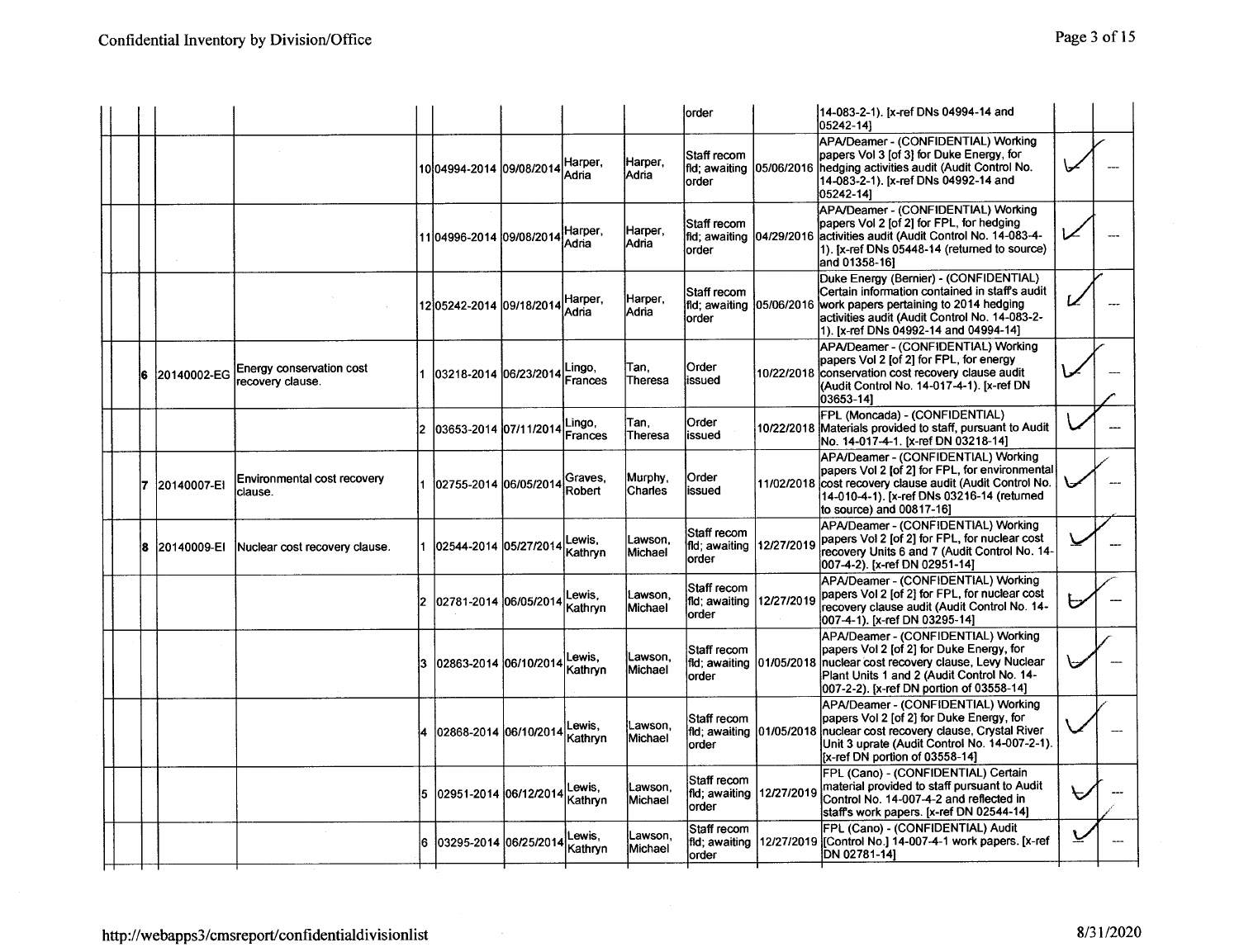|  |                 |                                                                                                                              |     | 03558-2014 07/09/2014         | ewis.<br>Kathryn    | Lawson,<br>Michael   | Staff recom<br>fid; awaiting 101/05/2018<br><b>order</b> |            | Duke Energy (Gamba) - (CONFIDENTIAL)<br>Portions of workpapers for Audit Control<br>Nos. 14-007-2-1 and 14-007-2-2. [x-ref DNs<br>02863-14 and 02868-141                                                                    |  |
|--|-----------------|------------------------------------------------------------------------------------------------------------------------------|-----|-------------------------------|---------------------|----------------------|----------------------------------------------------------|------------|-----------------------------------------------------------------------------------------------------------------------------------------------------------------------------------------------------------------------------|--|
|  | 20140060-WS     | Application for increase in water<br>and wastewater rates in Seminole<br><b>County by Sanlando Utilities</b><br>Corporation. |     | 06215-2014  11/06/2014        | Graves.<br>Robert   | Young,<br>lKeino.    | Staff recom<br>fld; awaiting<br>lorder                   | 12/11/2014 | APA/Deamer - (CONFIDENTIAL) Working<br>papers Vol 3 [of 3] for Utilities, Inc., for<br>affiliated transaction audit (Audit Control No.<br>14-197-1-1). [x-ref DN 06567-14]                                                  |  |
|  |                 |                                                                                                                              |     | 06567-2014 12/03/2014         | Graves.<br>Robert   | Young.<br>Keino      | Staff recom<br>fld; awaiting<br>order                    | 12/11/201  | Sanlando (Friedman) - (CONFIDENTIAL)<br>Documents submitted in connection with<br>staff's audit. (Audit Control No. 14-197-1-1)<br>Ix-ref DN 06215-141                                                                      |  |
|  | 10 2015 0001-EI | Fuel and purchased power cost<br>recovery clause with generating<br>performance incentive factor.                            |     | 02580-2015 05/05/2015         | Gervasi,<br>Rosanne | Gervasi,<br>Rosanne  | Order<br>issued                                          |            | APA/Deamer - (CONFIDENTIAL) Working<br>papers Vol 2 [of 2] for FPL, for capacity cost<br>09/06/2018 recovery clause audit (Audit Control No. 15-<br>023-4-2). [x-ref DNs 05010-2018, (03046-15<br>returned to source)]      |  |
|  |                 |                                                                                                                              |     | 2  02647-2015  05/07/2015     | Gervasi.<br>Rosanne | Gervasi,<br>Rosanne  | Staff recom<br>fld; awaiting 06/18/2015<br>order         |            | APA/Deamer - (CONFIDENTIAL) Working<br>papers Vol 3 [of 3] for GPC, for fuel cost<br>recovery clause audit (Audit Control No. 15-<br>023-1-1). [x-ref DN 03153-15]                                                          |  |
|  |                 |                                                                                                                              | 13. | 102649-2015 105/07/2015       | Gervasi.<br>Rosanne | Gervasi.<br>lRosanne | Order<br>issued                                          |            | APA/Deamer - (CONFIDENTIAL) Working<br>12/21/2018 papers Vol 2 [of 2] for GPC, for capacity cost<br>recovery clause audit (Audit Control No. 15-<br>023-1-2). [x-ref DN 03151-15]                                           |  |
|  |                 |                                                                                                                              |     | 02887-2015 05/15/2015 Rosanne |                     | lGervasi.<br>Rosanne | Order<br>lissued                                         |            | APA/Deamer - (CONFIDENTIAL) Working<br>papers Vol 3 [of 3] for FPL, for fuel cost<br>12/21/2018 recovery clause audit (Audit Control No. 15-<br>023-4-1). [x-ref DNs 06439-2018 (03327-15,<br>02021-17 returned to source)] |  |
|  |                 |                                                                                                                              |     | 5   03151-2015   05/28/2015   | Gervasi.<br>Rosanne | lGervasi.<br>Rosanne | Order<br>lissued                                         | 12/21/2018 | GPC (Griffin) - (CONFIDENTIAL) Certain<br>documents produced in connection with a<br>review of 2014 capacity expenditures (Audit<br>Control No. 15-023-1-2). [x-ref DN 02649-15]                                            |  |
|  |                 |                                                                                                                              |     | 6   03153-2015   05/28/2015   | Gervasi.<br>Rosanne | Gervasi.<br>Rosanne  | Staff recom<br>fld; awaiting<br>order                    |            | GPC (Griffin) - (CONFIDENTIAL) Certain<br>documents produced in connection with a<br>06/18/2015 review of 2014 fuel and purchased power<br>transactions (Audit Control No. 15-023-1-1).<br>Ix-ref DN 02647-151              |  |
|  |                 |                                                                                                                              |     | 05860-2015 09/18/2015         | Gervasi.<br>Rosanne | Gervasi.<br>Rosanne  | Staff recom<br>fld; awaiting<br>order                    | 10/14/2015 | APA/Deamer - (CONFIDENTIAL) Working<br>papers Vol 2 [of 2] for GPC, for hedging<br>activities audit (Audit Control No. 15-051-1-<br>1). [x-ref DN 06232-15]                                                                 |  |
|  |                 |                                                                                                                              |     | 05862-2015 09/18/2015         | Gervasi,<br>Rosanne | Gervasi,<br>Rosanne  | Order<br>issued                                          | 05/30/2019 | APA/Deamer - (CONFIDENTIAL) Working<br>bapers Vol 2 [of 2] for Duke Energy, for<br>hedging activities audit (Audit Control No.<br>15-051-2-1). [x-ref 06302-15]                                                             |  |
|  |                 |                                                                                                                              | I9. | 05934-2015 09/21/2015         | Gervasi.<br>Rosanne | Gervasi,<br>Rosanne  | Staff recom<br>fid; awaiting<br>lorder                   | 10/15/2015 | APA/Deamer - (CONFIDENTIAL) Working<br>papers Vol 2 [of 2] for FPL, for hedging<br>activities audit (Audit Control No. 15-051-4-<br>1). [x-ref DN 06307-15]                                                                 |  |
|  |                 |                                                                                                                              |     | 10 06232-2015 10 / 02 / 2015  | Gervasi,<br>Rosanne | Gervasi,<br>Rosanne  | Staff recom<br>fld: awaiting<br>order                    |            | GPC (Griffin) - (CONFIDENTIAL) Materials<br>10/14/2015 provided pursuant to Audit No. 15-051-1-1.<br>[x-ref DN 05860-15]                                                                                                    |  |
|  |                 |                                                                                                                              |     |                               |                     |                      |                                                          |            | Duke Energy (Bernier) - (CONFIDENTIAL)                                                                                                                                                                                      |  |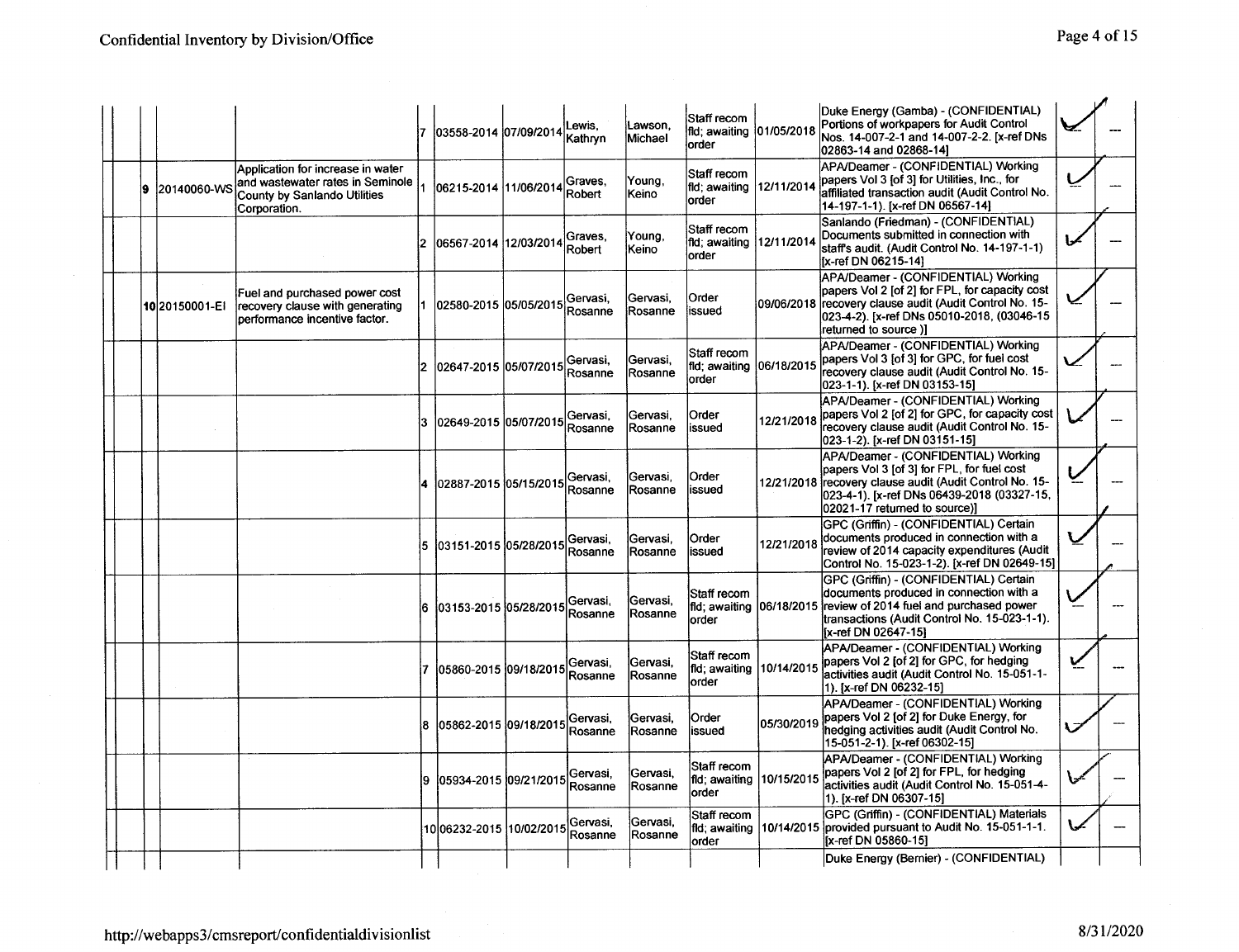|  |                    |                                                                                                                                               | 11 06302-2015 10/07/2015        | Gervasi.<br>Rosanne  | lGervasi.<br>lRosanne      | Order<br>issued                                      | 05/30/2019 | Information included in staff audit work<br>papers [Audit Control No. 15-051-2-1]<br>pertaining to 2015 hedging activities. [x-ref<br>DN 05862-151                                                                                             |  |
|--|--------------------|-----------------------------------------------------------------------------------------------------------------------------------------------|---------------------------------|----------------------|----------------------------|------------------------------------------------------|------------|------------------------------------------------------------------------------------------------------------------------------------------------------------------------------------------------------------------------------------------------|--|
|  |                    |                                                                                                                                               | 12 06307-2015 10/07/2015        | Gervasi.<br>Rosanne  | Gervasi.<br><b>Rosanne</b> | Staff recom<br>fid: awaiting<br>order                |            | FPL (Moncada) - (CONFIDENTIAL)<br>10/15/2015 Materials provided pursuant to Audit Control<br>No. 15-051-4-1. [x-ref DN 05934-15]                                                                                                               |  |
|  | 11 20150002-EG     | Energy conservation cost<br>recovery clause.                                                                                                  | 03663-2015 06/16/2015           | Lingo,<br>Frances    | Tan.<br>Theresa            | Order<br>issued                                      |            | APA/Deamer - (CONFIDENTIAL) Working<br>bapers Vol 2 [of 2] for FPL, for energy<br>04/25/2019 conservation cost recovery clause audit<br>KAudit Control No. 15-013-4-1). [x-ref DN<br>04140-151                                                 |  |
|  |                    |                                                                                                                                               | 2  04140-2015  07/06/2015       | .ingo,<br>Frances    | Tan,<br>Theresa            | Order<br>issued                                      |            | FPL (Moncada) - (CONFIDENTIAL)<br>04/25/2019 Materials provided pursuant to Audit No. 15-<br>013-4-1. [x-ref DN 03663-15]                                                                                                                      |  |
|  | 12 2015 0007-EI    | Environmental cost recovery<br>clause.                                                                                                        | 1  03557-2015  06/10/2015       | Graves.<br>Robert    | Murphy.<br>Charles         | Order<br>issued                                      |            | APA/Deamer - (CONFIDENTIAL) Working<br>papers Vol 2 [of 2] for FPL, for environmental<br>12/21/2018 cost recovery clause audit (Audit Control No.<br>15-014-4-1). [x-ref DNs 04027-15 (returned<br>to source) and 03956-171                    |  |
|  | 13 2015 0009-EI    | Nuclear cost recovery clause.                                                                                                                 | 103598-2015 06/11/2015          | Hinton.<br>Cavce     | Barrera.<br> Martha        | Staff recom<br>fid: awaiting<br>order                | 03/07/2018 | APA/Deamer - (CONFIDENTIAL) Working<br>papers Vol 2 [of 2] for Duke Energy, for<br>nuclear cost recovery clause audit (Audit<br>Control No. 15-005-2-2).                                                                                       |  |
|  |                    |                                                                                                                                               | 03600-2015 06/11/2015           | Hinton,<br>Cayce     | lBarrera.<br><b>Martha</b> | Staff recom<br>order                                 |            | APA/Deamer - (CONFIDENTIAL) Working<br>papers Vol 2 [of 2] for Duke Energy, for<br>fid: awaiting 103/07/2018 Inuclear cost recovery clause audit (Audit<br>Control No. 15-005-2-1). [x-ref DNs 03881-<br>15 (returned to source) and 04566-15] |  |
|  |                    |                                                                                                                                               | 3 03639-2015 06/15/2015         | Hinton.<br>Cayce     | Barrera.<br>Martha         | Staff recom<br>fld; awaiting 02/13/2019<br>order     |            | APA/Deamer - (CONFIDENTIAL) Working<br>papers Vol 2 [of 2] for FPL, for nuclear cost<br>recovery clause audit (Audit Control No. 15-<br>005-4-1). [x-ref DN 04142-15]                                                                          |  |
|  |                    |                                                                                                                                               | 4 03676-2015 06/16/2015 Hinton, | Cavce                | Barrera,<br>Martha         | Staff recom<br>lorder                                |            | FPL (Cano) - (CONFIDENTIAL) Portions of<br>Audit Report [No.] PA 15-01-002, titled<br>fld; awaiting  03/07/2019  review of FPL's project management internal<br>controls for Turkey Point 6 & 7 construction.<br>Ix-ref DN 06309-151           |  |
|  |                    |                                                                                                                                               | 5  04142-2015  07/06/2015       | Hinton,<br>Cavce     | lBarrera.<br><b>Martha</b> | lStaff recom<br>fild; awaiting 02/13/2019<br>lorder  |            | FPL (Cano) - (CONFIDENTIAL) Certain<br>information provided to staff, pursuant to<br>Audit 15-005-4-1. [x-ref DN 03639-15]                                                                                                                     |  |
|  |                    |                                                                                                                                               | 06309-2015 10/07/2015           | lHinton.<br>Cavce    | Barrera.<br>Martha         | Staff recom<br>fild; awaiting (03/07/2019)<br>lorder |            | FPL (Cano) - (CONFIDENTIAL) Certain<br>information provided to staff pursuant to<br>Audit Control No. PA-15-01-002. [x-ref DN<br> 03676-151                                                                                                    |  |
|  | 14 2015 0148-EI    | Petition for approval to include in<br>base rates the revenue<br>requirement for the CR3<br>regulatory asset, by Duke Energy<br>Florida, Inc. | 104956-2015 08/05/2015          | Fletcher.<br>Stephen | No Lead<br><b>Staff</b>    | Order<br>issued                                      | 01/02/2019 | APA/Deamer - (CONFIDENTIAL) Working<br>papers Vol 3 [of 3] for Duke Energy, for<br>review of CR3 regulatory asset audit (Audit<br>Control No. 15-161-2-1). [x-ref DN 05290-15<br>(150171-EI)]                                                  |  |
|  | 15 2015 01 71 - EI | Petition for issuance of nuclear<br>asset-recovery financing order, by<br>Duke Energy Florida, Inc. d/b/a<br>Duke Energy.                     | 05290-2015 08/25/2015           | Cicchetti,<br>Mark   | Gervasi,<br>Rosanne        | Order<br>issued                                      | 01/02/2019 | Duke Energy (Triplett) - (CONFIDENTIAL)<br>Portions of staff auditors' workpapers, which<br>contain contractual, financial, vendor, and<br>emplovee information; provided on CD only.<br>(Audit Control No. 15-161-2-1) [x-ref DN              |  |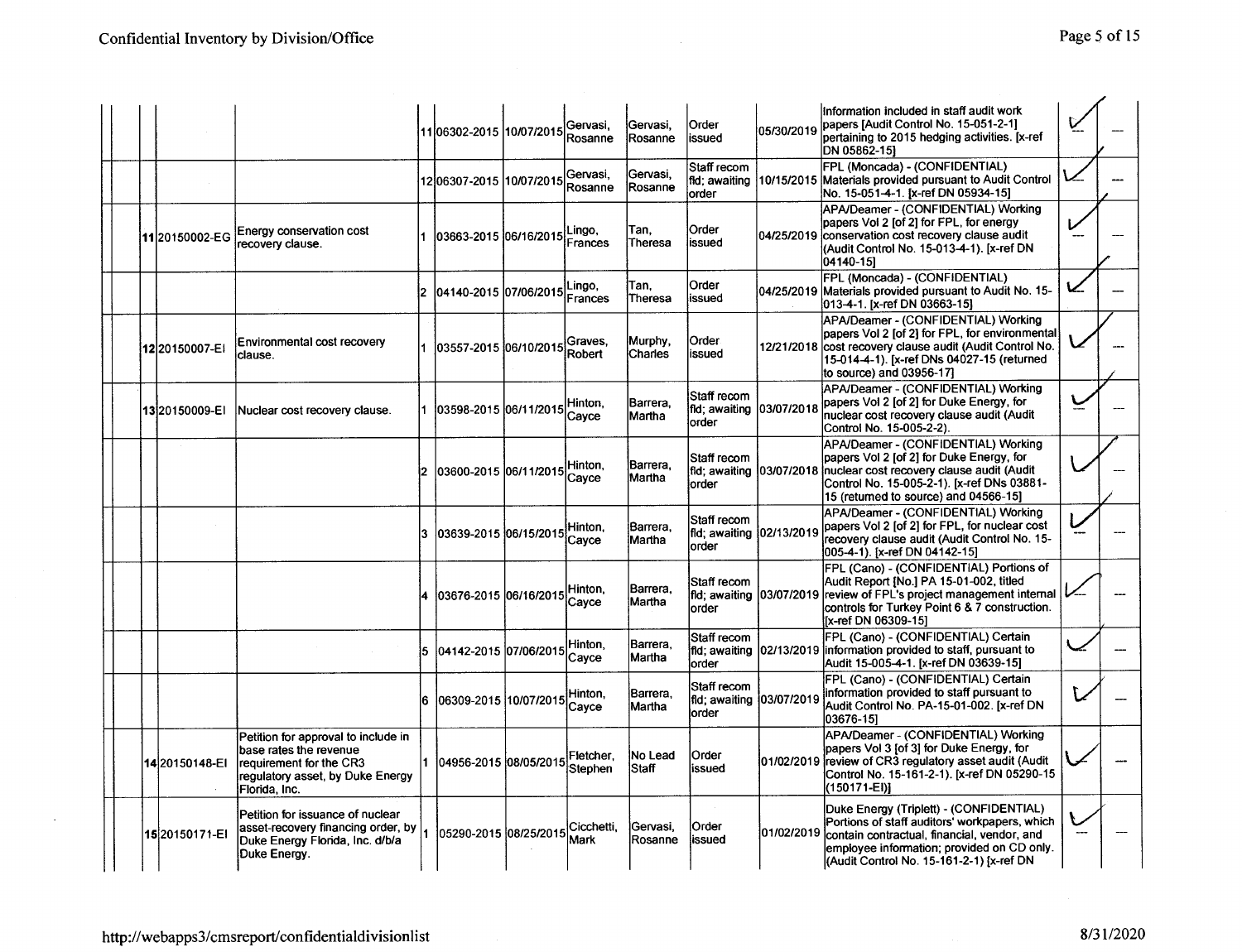|  |                 |                                                                                                                                                                                                                    |     |                             |                            |                      |                                                  |            | 04956-15 (Docket 20150148-El)]                                                                                                                                                                                                                                                                                                                                                            |  |
|--|-----------------|--------------------------------------------------------------------------------------------------------------------------------------------------------------------------------------------------------------------|-----|-----------------------------|----------------------------|----------------------|--------------------------------------------------|------------|-------------------------------------------------------------------------------------------------------------------------------------------------------------------------------------------------------------------------------------------------------------------------------------------------------------------------------------------------------------------------------------------|--|
|  |                 |                                                                                                                                                                                                                    | 12  |                             | Cicchetti.<br>Mark         | lGervasi.<br>Rosanne | Reg for ext<br>lof<br>classification<br>Ifid     | 02/20/2020 | APA/Deamer - (CONFIDENTIAL) Working<br>papers Vol 2 [of 2] for Duke Energy, for<br>actual up-front bond issuance costs audit<br>(Audit Control No. 16-270-2-1). [x-ref DN<br>08952-161                                                                                                                                                                                                    |  |
|  |                 |                                                                                                                                                                                                                    | 3   | 08952-2016 11/22/2016       | Cicchetti,<br>Mark         | Gervasi,<br>Rosanne  | Reg for ext<br>lof<br>classification<br>lfid I   | 02/20/2020 | Duke Energy (Triplett) - (CONFIDENTIAL)<br>Documents provided to FPSC auditors<br>regarding staff's audit of actual up-front bond<br>issuance costs. (Audit Control No. 16-270-2-<br>1) [x-ref DN 08722-16]                                                                                                                                                                               |  |
|  | 16 2015 0216-EI | Duke Energy Florida's request for<br>confidential treatment of certain<br>information contained in report<br>entitled Review of Data Accuracy<br>in Electric Reliability Reporting by<br>Florida Electric IOUs.    |     | 04425-2015 07/15/2015 Adria | Harper.                    | No Lead<br>Staff     | Order<br>issued                                  | 02/25/2019 | Duke Energy (Bernier) - (CONFIDENTIAL)<br>FPSC's review of data accuracy in electric<br>reliability report, Audit No. PA-15-01-003. [x-<br>ref DN 07897-15] [CLK note: This document<br>moved from Docket 150000-OT to Docket<br>150216-EI per DN 06303-15.]                                                                                                                              |  |
|  |                 |                                                                                                                                                                                                                    |     | 2  07897-2015  12/16/2015   | Harper.<br>lAdria          | No Lead<br>Staff     | Order<br>issued                                  |            | APA/Delgado Perusquia - (CONFIDENTIAL)<br>02/25/2019 Duke audit workpapers PA-15-01-003. [x-ref<br>DN 04425-151                                                                                                                                                                                                                                                                           |  |
|  | 1720150217-EI   | Florida Power & Light Company's<br>request for confidentiality of<br>selected staff work papers related<br>to the Review of Data Accuracy in<br><b>Electric Reliability Reporting by</b><br>Florida Electric IOUs. |     | 04702-2015 07/27/2015       | Harper,<br>Adria           | No Lead<br>İStaff    | Order<br>issued                                  |            | FPL (Goorland) - (CONFIDENTIAL) Certain<br>material provided to staff pursuant to review<br>of data accuracy in electric reliability<br>reporting by Florida electric IOUs. [Audit<br>01/02/2019 Control No. PA-15-01-003]. [x-ref DNs<br>04432-15 (returned to source) and 07944-15]<br>ICLK note: This document moved from<br>Docket 150000-OT to Docket 150217-EI per<br>DN 06304-15.1 |  |
|  |                 |                                                                                                                                                                                                                    |     | 07944-2015 12/18/2015       | Harper.<br>Adria           | No Lead<br>lStaff    | Order<br>issued                                  |            | APA/Fisher - (CONFIDENTIAL) Work papers<br>related to information provided by FPL during<br>01/02/2019 staffs review of data accuracy in electric<br>reliability reporting by Florida electric IOUs<br>(Audit Control No. PA-15-01-003).                                                                                                                                                  |  |
|  | 18 20160001-EI  | Fuel and purchased power cost<br>recovery clause with generating<br>performance incentive factor.                                                                                                                  |     | 1 101358-2016 103/14/2016   | Barrett,<br>Michael        | Janjic,<br>Danijela  | Staff recom<br>fld; awaiting 04/29/2016<br>order |            | FPL (Moncada) - (CONFIDENTIAL) Certain<br>material provided pursuant to Audit Control<br>Number 14-083-4-1. [x-ref DNs 04996-14<br>and 05448-14 (returned to source)]                                                                                                                                                                                                                     |  |
|  |                 |                                                                                                                                                                                                                    |     |                             | Barrett,<br>Michael        | Janjic,<br>Daniiela  | Reg for ext<br>Ωf<br>classification<br>fid       | 02/10/2020 | APA/Deamer - (CONFIDENTIAL) Working<br>papers Vol 2 [of 2] for GPC, for capacity cost<br>recovery clause audit (Audit Control No. 16-<br>020-1-2). [x-ref DN 03029-16]                                                                                                                                                                                                                    |  |
|  |                 |                                                                                                                                                                                                                    |     | 3   02584-2016   04/28/2016 | <b>Barrett.</b><br>Michael | Janjic,<br>Danijela  | Reg for ext<br>classification 02/10/2020<br>lfid |            | APA/Deamer - (CONFIDENTIAL) Working<br>papers Vol 3 [of 3] for GPC, for fuel cost<br>recovery clause audit (Audit Control No. 16-<br>020-1-1). [x-ref DN 03027-16]                                                                                                                                                                                                                        |  |
|  |                 |                                                                                                                                                                                                                    |     | 4 102786-2016 105/06/2016   | Barrett,<br>Michael        | Janjic,<br>lDaniiela | <b>Order</b><br>lissued                          | 07/30/2018 | APA/Deamer - (CONFIDENTIAL) Working<br>papers Vol 2 [of 2] for FPL, for capacity cost<br>recovery clause audit (Audit Control No. 16-<br>020-1-2 [sic]), [CLK note: Correct Audit<br>Control No. 16-020-4-21 [x-ref DNs (03189-<br>16 returned to source) and 02461-2018].                                                                                                                |  |
|  |                 |                                                                                                                                                                                                                    | 15. | l03027-2016 l05/19/2016l    | Barrett.<br>Michael        | Janjic,<br>Danijela  | Reg for ext<br>of<br>classification              | 02/10/2020 | GPC (Griffin) - (CONFIDENTIAL) Certain<br>documents produced in connection with a<br>review of 2015 fuel and purchased power                                                                                                                                                                                                                                                              |  |

 $\sim$   $\sim$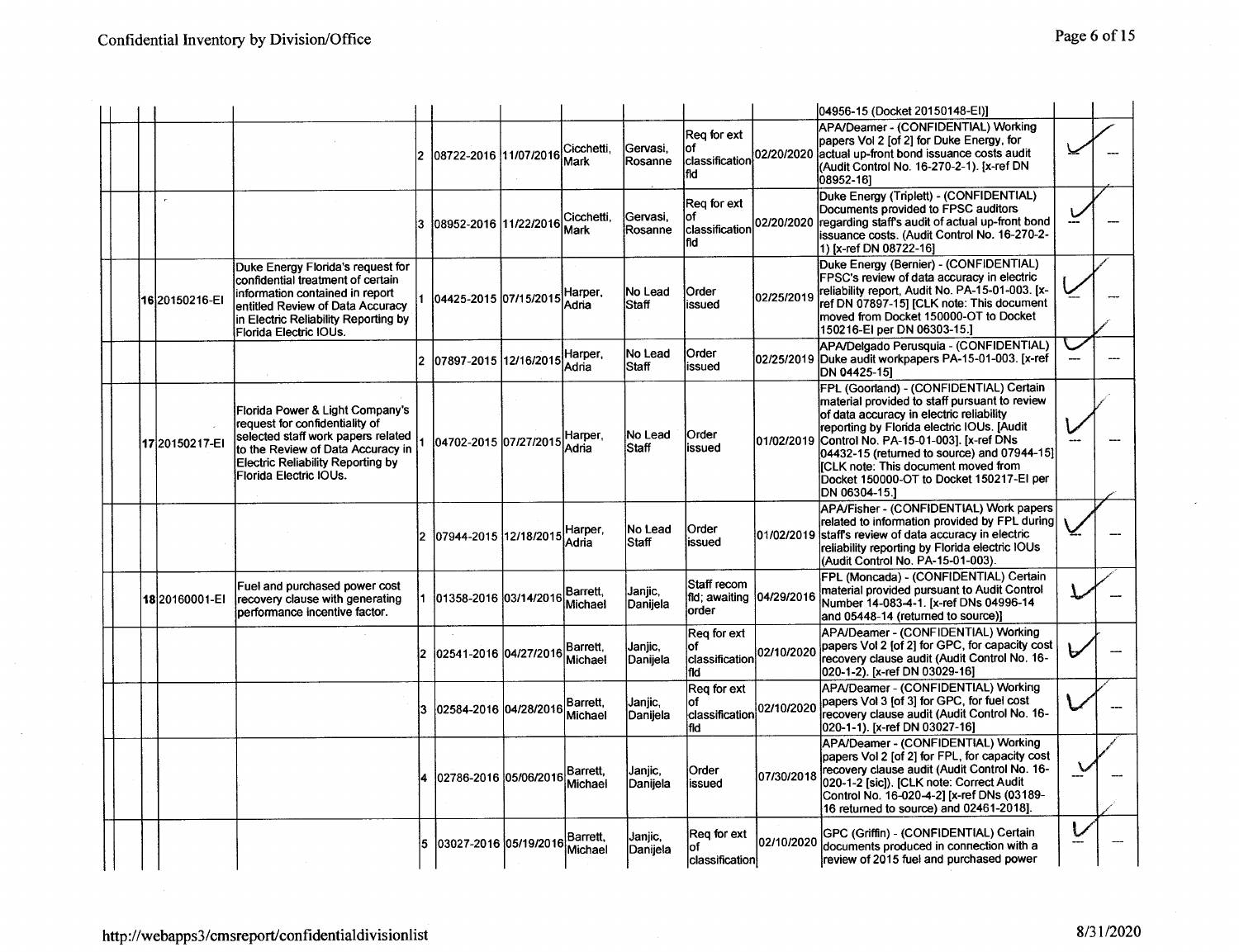|  |               |                                              |     |                             |                      |                            | fid                                              |            | transactions (Audit Control No. 16-020-1-1).<br>[x-ref DN 02584-16]                                                                                                                                                                |  |
|--|---------------|----------------------------------------------|-----|-----------------------------|----------------------|----------------------------|--------------------------------------------------|------------|------------------------------------------------------------------------------------------------------------------------------------------------------------------------------------------------------------------------------------|--|
|  |               |                                              |     | 6   03029-2016   05/19/2016 | Barrett,<br>Michael  | Janjic,<br>Danijela        | Rea for ext<br>оf<br>classification<br>fid       | 02/10/2020 | GPC (Griffin) - (CONFIDENTIAL) Certain<br>documents produced in connection with a<br>review of 2015 capacity expenditures (Audit<br>Control No. 16-020-1-2). [x-ref DN 02541-16]                                                   |  |
|  |               |                                              | 17. | 03504-2016 06/09/2016       | Barrett.<br>Michael  | Janjic,<br> Danijela       | Staff recom<br>order                             |            | APA/Deamer - (CONFIDENTIAL) Working<br>papers Vol 2 [of 3] for FPL, for fuel cost<br>fid; awaiting 08/17/2016 recovery clause audit (Audit Control No. 16-<br>020-4-1). [x-ref DNs 03510-16 and 04091-<br>161                      |  |
|  |               |                                              |     |                             | Barrett.<br>Michael  | Janjic,<br>Danijela        | Staff recom<br>order                             |            | APA/Deamer - (CONFIDENTIAL) Working<br>papers Vol 3 [of 3] for FPL, for fuel cost<br>fld, awaiting 08/17/2016 recovery clause audit (Audit Control No. 16-<br>020-4-1). [x-ref DNs 03504-16 and 04091-<br>161                      |  |
|  |               |                                              |     | 04091-2016 06/29/2016       | Barrett.<br>Michael  | Janjic,<br>Danijela        | Staff recom<br>order                             |            | FPL (Goorland) - (CONFIDENTIAL)<br>fild; awaiting 08/17/2016 Materials provided pursuant to Audit No. 16-<br>020-4-1. [x-ref DNs 03504-16 and 03510-16]                                                                            |  |
|  |               |                                              |     | 1007002-2016 08/25/2016     | Barrett,<br>Michael  | Janjic,<br>Danijela        | Staff recom<br>fid; awaiting<br>lorder           | 09/22/2016 | APA/Deamer - (CONFIDENTIAL) Working<br>papers Vol 2 [of 2] for FPL, for hedging<br>activities audit (Audit Control No. 16-068-4-<br>1). [x-ref DN 07525-16]                                                                        |  |
|  |               |                                              |     | 11 07525-2016 09/14/2016    | Barrett.<br>Michael  | Janjic,<br> Danijela       | Staff recom<br>order                             |            | FPL (Moncada) - (CONFIDENTIAL)<br>fild; awaiting 09/22/2016 Materials provided to staff pursuant to Audit<br>No. 16-068-4-1. [x-ref DN 07002-16]                                                                                   |  |
|  |               |                                              |     | 12 07535-2016 09/15/2016    | Barrett.<br>Michael  | Janjic.<br>Danijela        | Staff recom<br>fld: awaiting<br>order            |            | APA/Deamer - (CONFIDENTIAL) Working<br>10/04/2016 papers Vol 2 [of 2] for GPC, for hedging<br>activities audit (Audit Control No. 16-068-1-<br>1). [x-ref DN 07793-16]                                                             |  |
|  |               |                                              |     | 13 07581-2016 09/16/2016    | Barrett.<br>Michael  | Janjic,<br>Danijela        | Staff recom<br>fld; awaiting 10/17/2016<br>order |            | APA/Deamer - (CONFIDENTIAL) Working<br>papers Vol 2 [of 2] for Duke Energy, for<br>hedging activities audit (Audit Control No.<br>16-068-2-1). [x-ref DN 08045-16]                                                                 |  |
|  |               |                                              |     | 14 07793-2016 09/26/2016    | Barrett.<br>Michael  | Janjic,<br><b>Daniiela</b> | Staff recom<br>order                             |            | GPC (Griffin) - (CONFIDENTIAL) Certain<br>documents produced by staff and GPC in<br>fid; awaiting 10/04/2016 connection with a review of 2016 hedging<br>settlements (Audit Control No. 16-068-1-1.<br>[x-ref DN 07535-16]         |  |
|  |               |                                              |     | 15 08045-2016 10/06/2016    | lBarrett.<br>Michael | Janjic.<br>Danijela        | <b>Staff recom</b><br>fid: awaiting<br>lorder    |            | Duke Energy (Bernier) - (CONFIDENTIAL)<br>Information contained in staff's audit<br>10/17/2016 workpapers pertaining to 2016 hedging<br>activities audit (Audit Control No. 16-068-2-<br>1). [x-ref DN 07581-16]                   |  |
|  | 1920160002-EG | Energy conservation cost<br>recovery clause. |     |                             | Lingo,<br>Frances    | Tan,<br><b>Theresa</b>     | Order<br>issued                                  |            | APA/Deamer - (CONFIDENTIAL) Working<br>papers Vol 2 [of 2] for FPUC, for energy<br>06/24/2020 conservation cost recovery clause audit<br>(Audit Control No. 16-019-1-8). [x-ref DNs<br>04212-16 (returned to source) and 05100-16] |  |
|  |               |                                              | 2   | 03932-2016 06/22/2016       | Lingo,<br>Frances    | Tan.<br>Theresa            | Order<br>issued                                  |            | APA/Deamer - (CONFIDENTIAL) Working<br>papers Vol 2 [of 2] for FPL, for energy<br>10/22/2018 conservation cost recovery clause audit<br>(Audit Control No. 16-019-4-1). [x-ref DN<br>04444-161                                     |  |
|  |               |                                              |     |                             |                      |                            |                                                  |            | FPL (Goorland) - (CONFIDENTIAL) Certain                                                                                                                                                                                            |  |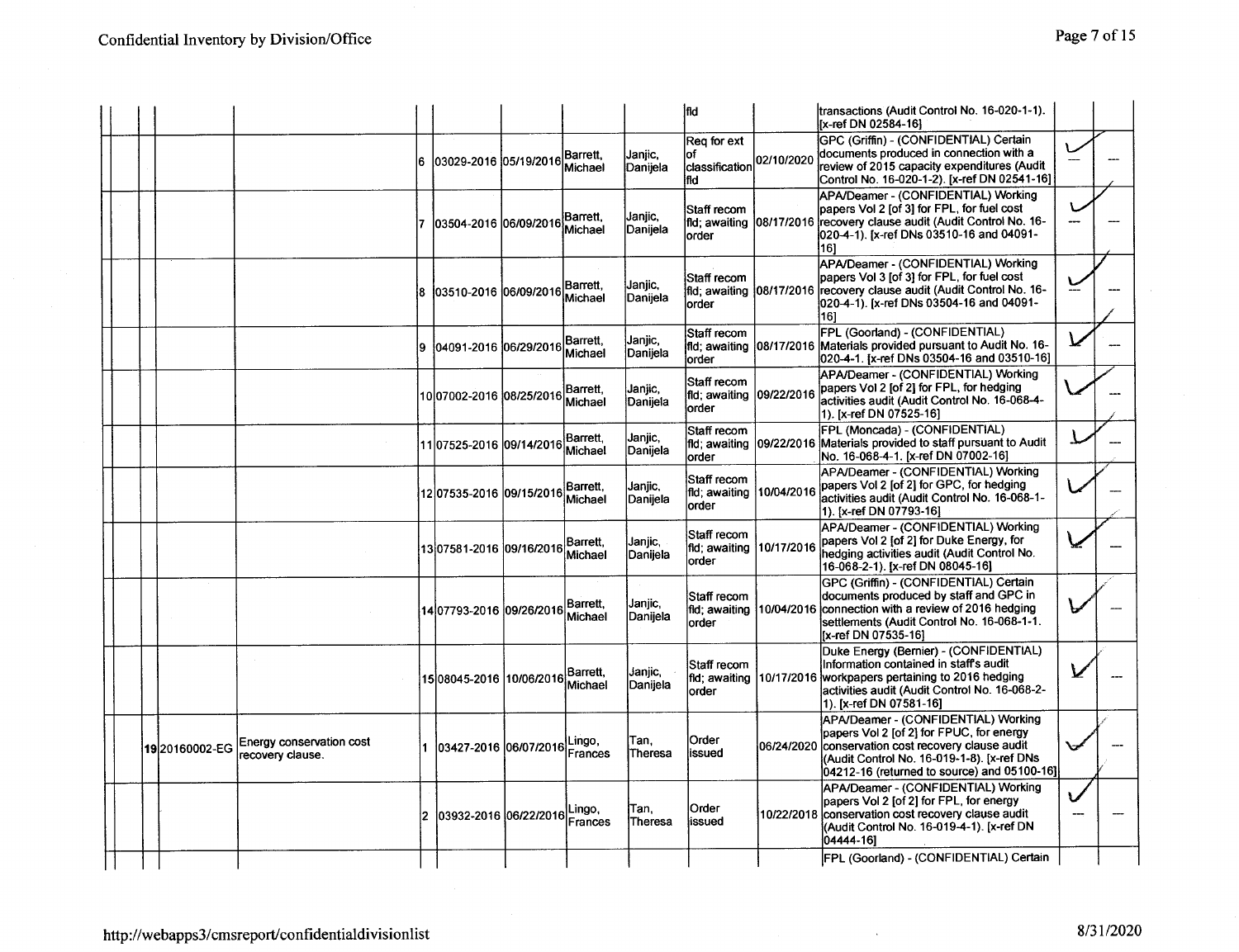$\mathcal{L}_{\mathbf{a}}$ 

 $\bar{z}$ 

|  |                |                                                                 |     | 3 04444-2016 07/11/2016 Lingo, | Frances              | lTan.<br>Theresa          | <b>Order</b><br>issued                           | 10/22/2018 | material provided to staff pursuant to Audit<br>No. 16-019-4-1. [x-ref DN 03932-16]                                                                                                                                                                                                                                                                                                                                                             |  |
|--|----------------|-----------------------------------------------------------------|-----|--------------------------------|----------------------|---------------------------|--------------------------------------------------|------------|-------------------------------------------------------------------------------------------------------------------------------------------------------------------------------------------------------------------------------------------------------------------------------------------------------------------------------------------------------------------------------------------------------------------------------------------------|--|
|  |                |                                                                 |     | 05100-2016 07/15/2016          | Lingo,<br>Frances    | Tan,<br>Theresa           | Order<br>issued                                  | 06/24/2020 | FPUC (Keating) - (CONFIDENTIAL) Certain<br>lmaterial contained in Vol 2 of staff's audit<br>workpapers Audit Control No. 16-019-1-8;<br>specifically, information contained in<br>lworkpapers numbered 44-4, 44-5, 44-5.1,<br>44-6, 44-6.1, 44-7, 44-7.1, 44-8, 44-8.1, 44-<br>8.2, 44-8.3, 44-9, 44-9.1, 44-9.2, 44-9.3, 44-<br>9.4, 44-9.5, 44-9.6, 44-9.7, 44-9.8, and 44-<br>9.9. [x-ref DNs 03427-16 and (04212-16<br>returned to source)] |  |
|  | 20 20160007-EI | Environmental cost recovery<br>clause.                          |     | 100817-2016 102/11/2016        | Mtenga,<br>Moniaishi | Murphy,<br>Charles        | Order<br>issued                                  | 11/02/2018 | FPL (Moncada) - (CONFIDENTIAL)<br>Materials provided pursuant to Audit No. 14-<br>010-4-1. [x-ref DNs 02755-14 and 03216-14<br>(returned to source)]                                                                                                                                                                                                                                                                                            |  |
|  |                |                                                                 |     | 2  04405-2016  07/11/2016      | Mtenga,<br>Moniaishi | Murphy,<br>Charles        | Order<br>issued                                  | 11/02/2018 | APA/Deamer - (CONFIDENTIAL) Working<br>papers Vol 2 [of 2] for FPL, for environmental<br>lcost recovery clause audit (Audit Control No.<br>16-028-4-1). [x-ref DN 05340-16]                                                                                                                                                                                                                                                                     |  |
|  |                |                                                                 | l3. | l05340-2016 l07/19/2016        | Mtenga,<br>Moniaishi | Murphy,<br><b>Charles</b> | Order<br>issued                                  |            | FPL (Moncada) - (CONFIDENTIAL) Certain<br>11/02/2018 material provided pursuant to Audit Control<br>No. 16-028-4-1. [x-ref DN 04405-16]                                                                                                                                                                                                                                                                                                         |  |
|  | 2120160009-EI  | Nuclear cost recovery clause.                                   |     | 1 103473-2016 106/09/2016      | Whitfield.<br>Shelby | Mapp,<br> Kyesha          | Staff recom<br>fld; awaiting 03/12/2018<br>order |            | APA/Deamer - (CONFIDENTIAL) Working<br>lpapers Vol 2 [of 3] for Duke Energy, for<br>Inuclear cost recovery audit (Audit Control<br>INo. 16-005-2-1). [x-ref DNs 03475-16,<br>03878-16 and 03957-161                                                                                                                                                                                                                                             |  |
|  |                |                                                                 |     | 2   03475-2016   06/09/2016    | Whitfield.<br>Shelby | Mapp.<br> Kyesha          | Staff recom<br>order                             |            | APA/Deamer - (CONFIDENTIAL) Working<br>papers Vol 2 [of 2] for Duke Energy, for<br>fld; awaiting 103/12/2018  nuclear cost recovery clause audit (Audit<br>Control No. 16-005-2-2). [x-ref DNs 03473-<br>16, 03878-16 and 03957-16]                                                                                                                                                                                                             |  |
|  |                |                                                                 | 13. | 03553-2016 06/10/2016          | Whitfield.<br>Shelby | Mapp,<br> Kvesha          | Staff recom<br>fld: awaiting 02/13/2019<br>order |            | APA/Deamer - (CONFIDENTIAL) Working<br>papers Vol 2 [of 2] for FPL, for fuel cost<br>recovery clause audit (Audit Control No. 16-<br>005-4-1). [x-ref DN 04208-16]                                                                                                                                                                                                                                                                              |  |
|  |                |                                                                 |     | l03754-2016 l06/16/2016l       | Whitfield,<br>Shelby | Mapp,<br> Kyesha          | Staff recom<br>order                             |            | Duke Energy (Bernier) - (CONFIDENTIAL)<br>fild; awaiting  04/23/2018 Staff Auditors Project Management Audit<br>Report No. PA-16-01-001.                                                                                                                                                                                                                                                                                                        |  |
|  |                |                                                                 | 15. | 03767-2016 06/16/2016          | Whitfield,<br>Shelbv | Mapp,<br>Kyesha           |                                                  |            | GCL/Mapp - (CONFIDENTIAL) Exhibit to<br>Filed by staff <sup>1</sup> 06/16/2016 direct joint testimony of Jerry Hallenstein and<br>Lynn Fisher.                                                                                                                                                                                                                                                                                                  |  |
|  |                |                                                                 | l6. | 03957-2016 06/23/2016          | Whitfield.<br>Shelby | Mapp.<br>Kvesha           | <b>IStaff recom</b><br>lorder                    |            | APA/Deamer - (CONFIDENTIAL) Working<br>papers Vol 3 [of 3] for Duke Energy, for<br>fild; awaiting 03/12/2018 nuclear cost recovery clause audit (Audit<br>Control No. 16-005-2-1). [x-ref DNs 03473-<br>16.03475-16 and 03878-161                                                                                                                                                                                                               |  |
|  |                |                                                                 |     | 04208-2016 07/01/2016          | Whitfield.<br>Shelbv | Mapp,<br>Kyesha           | Staff recom<br>fid; awaiting<br>order            | 02/13/2019 | FPL (Cano) - (CONFIDENTIAL) Certain<br>information provided to staff pursuant to<br>Audit Control No. 16-005-4-1 work papers.<br>[x-ref DN 03553-16]                                                                                                                                                                                                                                                                                            |  |
|  | 22 20160021-EI | Petition for rate increase by<br>Florida Power & Light Company. |     | 1 03742-2016 06/16/2016        | Gervasi,<br>Rosanne  | Gervasi,<br>Rosanne       | Order<br>lissued                                 |            | APA/Deamer - (CONFIDENTIAL) Working<br>04/23/2018 papers Vol 4 [of 4] for FPL, for rate case<br>audit (Audit Control No. 16-095-4-1). [x-ref                                                                                                                                                                                                                                                                                                    |  |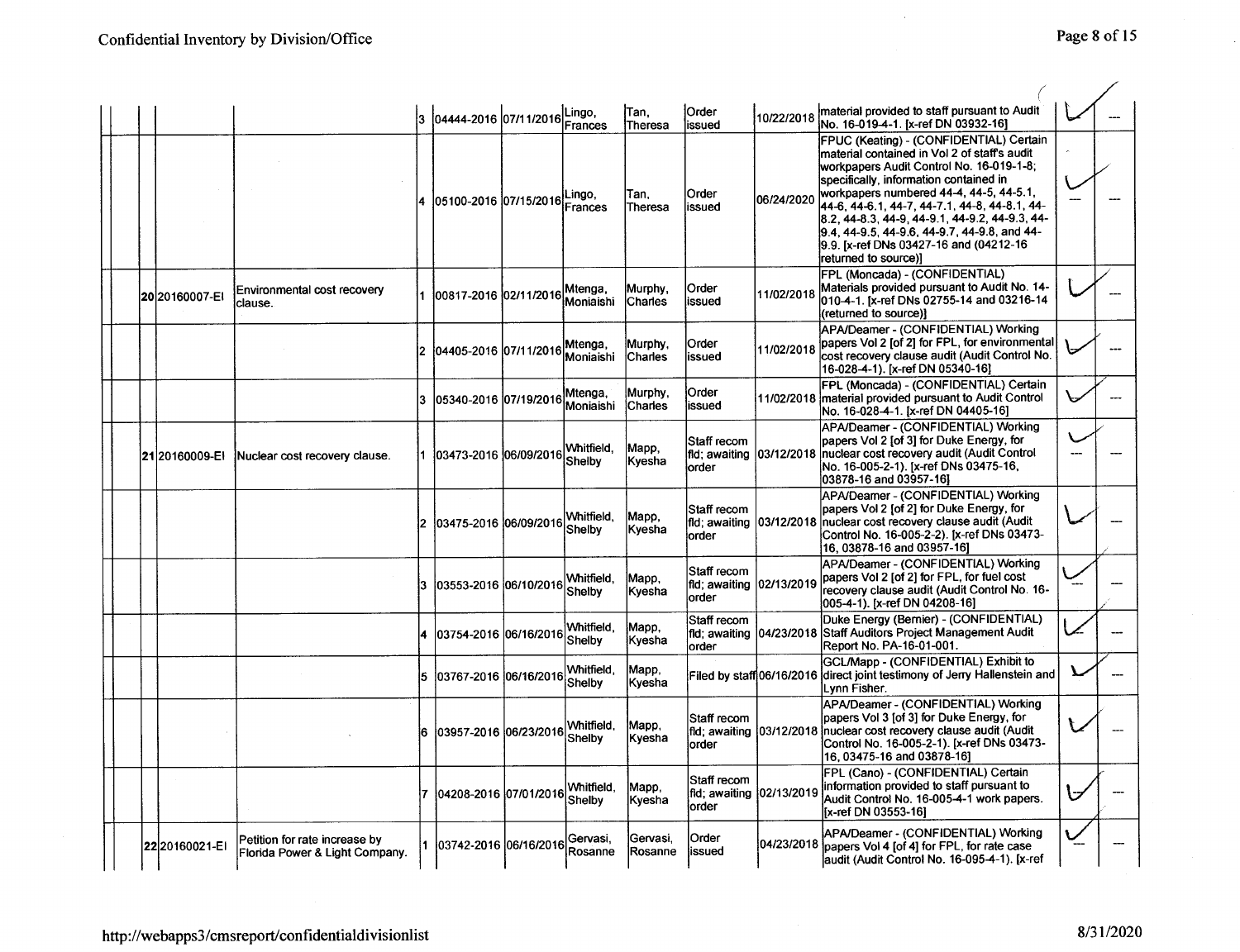|  |                 |                                                                                                                                                                |    |                           |                            |                              |                                       |            | DN 04319-161                                                                                                                                                                                                                                              |  |
|--|-----------------|----------------------------------------------------------------------------------------------------------------------------------------------------------------|----|---------------------------|----------------------------|------------------------------|---------------------------------------|------------|-----------------------------------------------------------------------------------------------------------------------------------------------------------------------------------------------------------------------------------------------------------|--|
|  |                 |                                                                                                                                                                | 12 | 04319-2016 07/07/2016     | Gervasi.<br>Rosanne        | Gervasi.<br>Rosanne          | Order<br>issued                       |            | FPL (Donaldson) - (CONFIDENTIAL)<br>04/23/2018 Material provided to staff pursuant to Audit<br>Control No. 16-095-4-1. [x-ref DN 03742-16]                                                                                                                |  |
|  | 23 20160030-WS  | Application for increase in water<br>rates in Lee County and<br>wastewater rates in Pasco County<br>by Ni Florida, LLC.                                        |    | 06556-2016  08/12/2016    | Bruce.<br><b>Sonica</b>    | Mapp,<br>Kvesha              | Staff recom<br>fld: awaiting<br>order | 09/22/2016 | APA/Deamer - (CONFIDENTIAL) Working<br>papers Vol 2 [of 2] for Ni Pacolet, for<br>affiliated transactions audit (Audit Control<br>No. 16-130-4-2). [x-ref DN 07529-16]                                                                                    |  |
|  |                 |                                                                                                                                                                |    | 07529-2016 09/14/2016     | Bruce,<br>Sonica           | Mapp,<br> Kyesha             | Staff recom<br>fld; awaiting<br>order | 09/22/2016 | Ni Florida (Deterding) - (CONFIDENTIAL)<br>Certain information provided to staff auditors<br>in connection with Audit Control No. 16-130-<br>4-2, business information. [x-ref DN 06556-<br>161                                                           |  |
|  | 24 20160057-EI  | Request for confidentiality of<br>selected staff workpapers related<br>to the review of Florida Power &<br>Light Company's intemal audit<br>function.          |    | 1 01306-2016 03/10/2016   | Harper.<br>Adria           | Harper,<br> Adria            | Order<br>issued                       | 09/23/2019 | FPL (Donaldson) - (CONFIDENTIAL)<br>Revised materials provided pursuant to Audit<br>Report [No.] PA-15-10-006. [x-ref DN 01001-<br>16 returned to source) [CLK note: This<br>document moved from Docket 160000 to<br>lnew Docket 160057 per DN 01335-16.] |  |
|  | 25 20160186-EI  | Petition for rate increase by Gulf<br>Power Company.                                                                                                           |    | 1  00182-2017  01/06/2017 | King,<br>Laura             | Corbari.<br>Kellev           | Order<br>issued                       | 04/11/2019 | APA/Deamer - (CONFIDENTIAL) Working<br>papers Vol 2 [of 2] for GPC, for rate case<br>laudit (Audit Control No. 16-295-1-1). [x-ref<br>DN 00987-171                                                                                                        |  |
|  |                 |                                                                                                                                                                |    | 00987-2017 01/27/2017     | King,<br>Laura             | Corbari,<br>Kelley           | Order<br>issued                       |            | GPC (Griffin) - (CONFIDENTIAL) Certain<br>documents produced by staff's audit of<br>04/11/2019 GPC's request for an increase in rates.<br>(Audit Control No. 16-295-1-1). [x-ref DN<br>00182-171                                                          |  |
|  | 26 2016 0251-EI | Petition for limited proceeding for<br>recovery of incremental storm<br>restoration costs related to<br>Hurricane Matthew by Florida<br>Power & Light Company. |    | 1 00128-2018 01/05/2018   | Vogel,<br>Matthew          | Brownless.<br><b>Suzanne</b> | <b>Order</b><br>issued                |            | APA/Deamer - (CONFIDENTIAL) Working<br>03/20/2018 papers Vol 2 [of 2] for FPL, for storm cost<br>recovery audit (Audit Control No. 2017-297-<br>1-1). [x-ref DN 00689-2018]                                                                               |  |
|  |                 |                                                                                                                                                                |    | 2  00689-2018  01/26/2018 | Vogel,<br>Matthew          | Brownless. Order<br>Suzanne  | lissued                               |            | FPL (Donaldson) - (CONFIDENTIAL) Certain<br>03/20/2018 material provided to staff pursuant to Audit<br>No. 2017-297-1-1. [x-ref DN 00128-2018]                                                                                                            |  |
|  | 27 20170001-EI  | Fuel and purchased power cost<br>recovery clause with generating<br>performance incentive factor.                                                              |    | 1 04471-2017 04/27/2017   | Barrett,<br>Michael        | Brownless, Order<br>Suzanne  | issued                                | 06/29/2017 | APA/Deamer - (CONFIDENTIAL) Working<br>papers Vol 2 [of 2] for FPL, for Capacity Cost<br>Recovery Clause audit (Audit Control No. 17-<br>023-4-2). [x-ref DN 04919-17]                                                                                    |  |
|  |                 |                                                                                                                                                                |    | 2 04671-2017 05/04/2017   | <b>Barrett,</b><br>Michael | Brownless, Order<br>Suzanne  | issued                                |            | APA/Deamer - (CONFIDENTIAL) Working<br>papers Vol 3 [of 4] for FPL, for Fuel Cost<br>06/29/2017 Recovery Clause audit (Audit Control No. 17-<br>023-4-1). [x-ref DNs 04672-17, 05010-17,<br>and 05159-17]                                                 |  |
|  |                 |                                                                                                                                                                | 3  | 04672-2017 05/04/2017     | Barrett.<br>Michael        | Brownless.<br>lSuzanne       | Order<br>issued                       |            | APA/Deamer - (CONFIDENTIAL) Working<br>papers Vol 4 [of 4] for FPL, for Fuel Cost<br>06/29/2017 Recovery Clause audit (Audit Control No. 17-<br>023-4-1). [x-ref DNs 04671-17, 05010-17,<br>and 05159-171                                                 |  |
|  |                 |                                                                                                                                                                |    | 04817-2017 05/12/2017     | Barrett.<br>Michael        | Brownless, Order<br>Suzanne  | lissued                               | 04/24/2019 | APA/Deamer - (CONFIDENTIAL) Working<br>papers Vol 2 [of 2] for GPC, for capacity cost<br>recovery clause audit (Audit Control No. 17-<br>023-1-2). [x-ref DN 05144-17]                                                                                    |  |
|  |                 |                                                                                                                                                                |    |                           |                            |                              |                                       |            | APA/Deamer - (CONFIDENTIAL) Working                                                                                                                                                                                                                       |  |

 $\sim$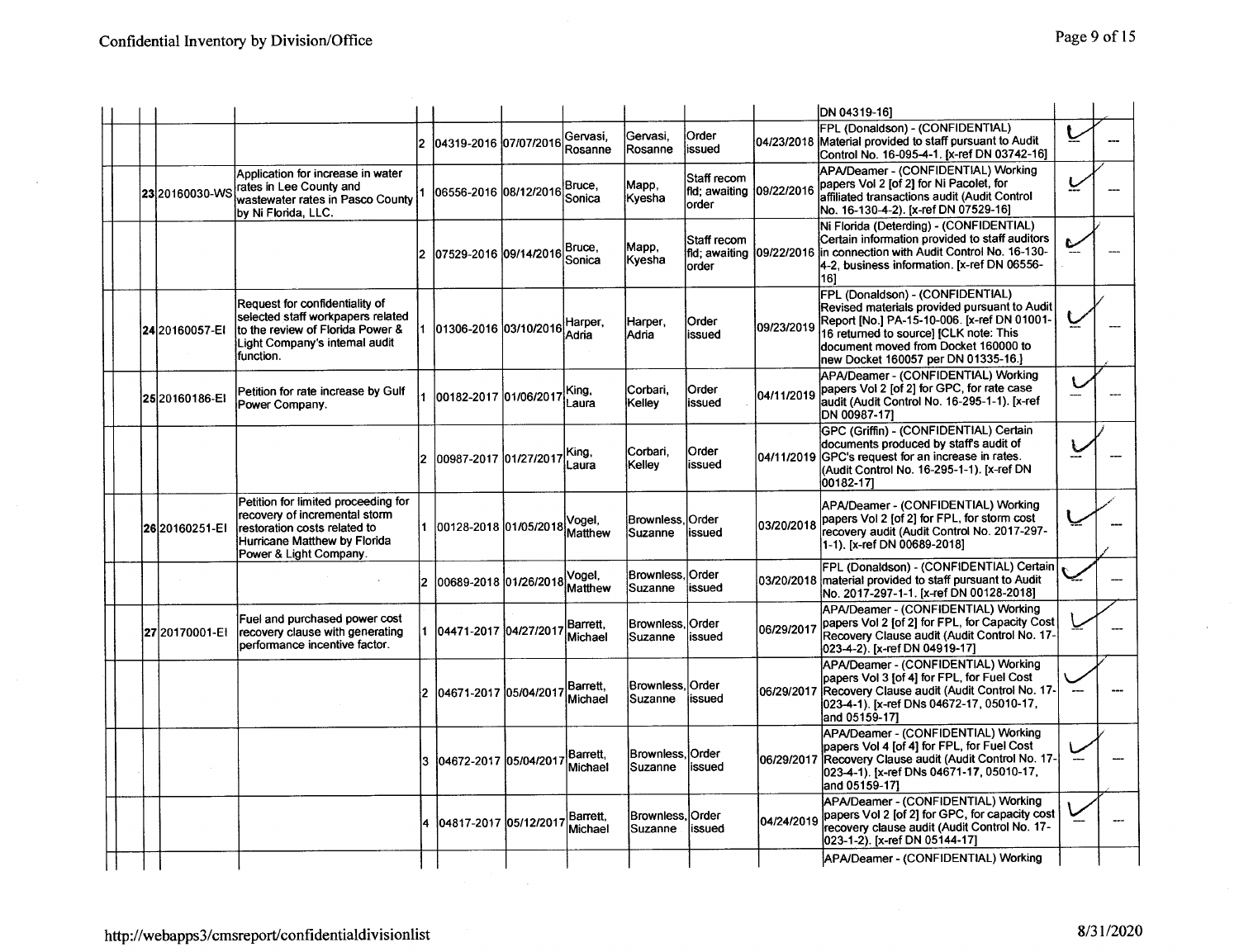|  |                |                                              | 15. | 04819-2017 05/12/2017     | Barrett.<br>Michael | Brownless,<br>Suzanne              | <b>Order</b><br>issued |            | papers Vol 3 [of 3] for GPC, for fuel cost<br>04/24/2019 recovery clause audit (Audit Control No. 17-<br>023-1-1). [x-ref DN 05146-17]                                                                                                    |  |
|--|----------------|----------------------------------------------|-----|---------------------------|---------------------|------------------------------------|------------------------|------------|-------------------------------------------------------------------------------------------------------------------------------------------------------------------------------------------------------------------------------------------|--|
|  |                |                                              | l6  | 04919-2017 05/18/2017     | Barrett,<br>Michael | Brownless,<br>Suzanne              | <b>Order</b><br>issued |            | FPL (Moncada) - (CONFIDENTIAL) Certain<br>06/29/2017  material provided to staff, pursuant to Audit<br>[Control] No. 17-023-4-2. [x-ref 04471-17]                                                                                         |  |
|  |                |                                              |     | 05010-2017 05/24/2017     | Barrett.<br>Michael | Brownless.<br>Suzanne              | Order<br>issued        | 06/29/2017 | FPL (Moncada) - (CONFIDENTIAL)<br>Materials provided pursuant to Audit No. 17-<br>023-4-1. [x-ref DNs 04671-17, 04672-17, and]<br>05159-17]                                                                                               |  |
|  |                |                                              | 18  | 05144-2017  06/01/2017    | Barrett.<br>Michael | Brownless,<br>Suzanne              | <b>Order</b><br>issued |            | GPC (Griffin) - (CONFIDENTIAL) Certain<br>04/24/2019 information provided pursuant to Audit No.<br>17-023-1-2. [x-ref DN 04817-17]                                                                                                        |  |
|  |                |                                              | 9   | 05146-2017 06/01/2017     | Barrett,<br>Michael | Brownless, Order<br>Suzanne        | issued                 |            | GPC (Griffin) - (CONFIDENTIAL) Certain<br>04/24/2019 information provided pursuant to Audit No.<br>17-023-1-1. [x-ref DN 04819-17]                                                                                                        |  |
|  |                |                                              |     | 1005159-2017 06/02/2017   | Barrett,<br>Michael | Brownless.<br><b>Suzanne</b>       | <b>Order</b><br>issued | 06/29/2017 | FPL (Moncada) - (CONFIDENTIAL) Exhibit A<br>for workpapers 8, 8.1, and 8.2 advises that<br>these pages were inadvertently omitted from<br>DN 05010-17. (Audit Control No. 17-023-4-1)<br>[x-ref DNs 04671-17, 04672-17, and 05010-<br>171 |  |
|  |                |                                              |     | 11 07738-2017 09/18/2017  | Barrett.<br>Michael | Brownless, Order<br>Suzanne        | lissued                | 08/21/2019 | APA/Deamer - (CONFIDENTIAL) Working<br>papers Vol 2 [of 2] for FPL, for hedging<br>activities audit (Audit Control No. 2017-048-<br>4-1). [x-ref 04158-2019 and 08293-2017<br>(returned to source)]                                       |  |
|  |                |                                              |     | 12 07802-2017  09/21/2017 | Barrett,<br>Michael | Brownless. Order<br>Suzanne        | issued                 |            | APA/Deamer - (CONFIDENTIAL) Working<br>papers Vol 2 [of 2] for Duke Energy, for<br>08/21/2019 hedging activities audit (Audit Control No.<br>2017-048-2-1). [x-ref DNs 08360-2017 and<br>08938-2017]                                      |  |
|  |                |                                              |     | 13 08360-2017  10/09/2017 | Barrett,<br>Michael | Brownless, Order<br><b>Suzanne</b> | issued                 | 08/21/2019 | Duke Energy (Bernier) - (CONFIDENTIAL)<br>Information contained in staff's audit<br>workpapers pertaining to 2017 hedging<br>activities audit (Audit Control No. 2017-048-<br>2-1). [x-ref DNs 07802-2017 and 08938-<br>20171             |  |
|  |                |                                              |     | 14 08938-2017  10/19/2017 | Barrett,<br>Michael | Brownless.<br>Suzanne              | <b>Order</b><br>issued | 08/21/2019 | Duke Energy (Bernier) - (CONFIDENTIAL)<br>Corrected workpaper 2 pg 27. (Audit Control<br>No. 2017-048-2-1) [x-ref DN 07802-2017 and<br>08360-2017]                                                                                        |  |
|  | 28 20170002-EG | Energy conservation cost<br>recovery clause. |     | 103726-2017 103/21/2017   | Lingo,<br>Frances   | DuVal,<br>Margo                    | Order<br>issued        | 04/25/2019 | FPL (Moncada) - (CONFIDENTIAL)<br>Materials provided pursuant to Audit No. 13-<br>004-4-3. [x-ref DNs 04235-13 and 04446-13<br>(returned to source)]                                                                                      |  |
|  |                |                                              |     | 2 05189-2017 06/06/2017   | Lingo,<br>Frances   | DuVal.<br>Margo                    | Order<br>issued        | 10/23/2019 | APA/Deamer - (CONFIDENTIAL) Working<br>papers Vol 2 [of 2] for FPL, for energy<br>conservation cost recovery audit (Audit<br>Control No. 17-024-4-1). [x-ref DN 05560-17]                                                                 |  |
|  |                |                                              | 13. | l05560-2017 l06/26/2017   | Lingo,<br>Frances   | DuVal,<br>Margo                    | <b>Order</b><br>issued |            | FPL (Moncada) - (CONFIDENTIAL)<br>10/23/2019 Materials provided pursuant to Audit No. 17-<br>024-4-1. [x-ref DN 05189-17]                                                                                                                 |  |
|  |                | Environmental cost recovery                  |     |                           | Mtenga,             | Murphy,                            | lOrder                 |            | FPL (Moncada) - (CONFIDENTIAL)<br>Materials provided pursuant to Audit No. 15-                                                                                                                                                            |  |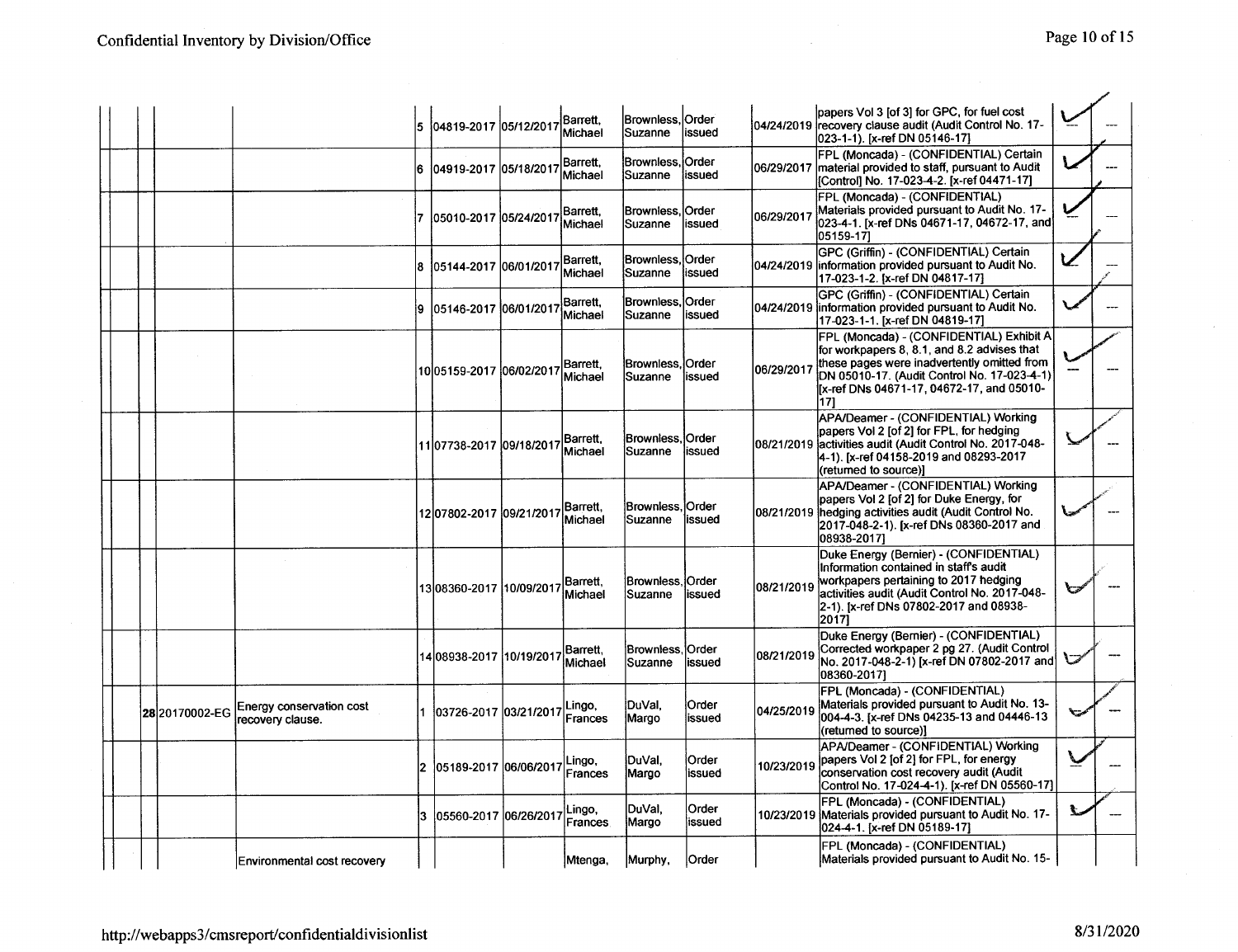|  | 2920170007-EI  | lclause.                                                                                          | 03956-2017 03/31/2017 Moniaishi Charles |                             |                          | lissued                                                   | 12/21/2018  | 014-4-1. [x-ref DNs 03557-15 and 04027-15<br>(returned to source)]                                                                                                                                                                  |  |
|--|----------------|---------------------------------------------------------------------------------------------------|-----------------------------------------|-----------------------------|--------------------------|-----------------------------------------------------------|-------------|-------------------------------------------------------------------------------------------------------------------------------------------------------------------------------------------------------------------------------------|--|
|  | 30 20170009-EI | Nuclear cost recovery clause.                                                                     | 05073-2017 05/26/2017                   | Whitfield,<br>Shelby        | Mapp.<br><b>Kyesha</b>   | Staff recom<br>lorder                                     |             | APA/Deamer - (CONFIDENTIAL) Working<br>papers Vol 2 [of 2] for Duke Energy, for<br>fild; awaiting 109/27/2019 Nuclear Cost Recovery Clause audit (Audit<br>Control No. 17-006-2-1). [x-ref DNs 05075-<br>17 and 05216-171           |  |
|  |                |                                                                                                   | 05075-2017 05/26/2017                   | Whitfield.<br>Shelby        | Mapp,<br>Kvesha          | <b>Staff recom</b><br>fid: awaiting 109/27/2019<br>lorder |             | APA/Deamer - (CONFIDENTIAL) Working<br>papers Vol 2 [of 2] for Duke Energy, for<br>Nuclear Cost Recovery Clause audit (Audit<br>Control No. 17-006-2-2). [x-ref DNs 05073-<br>17 and 05216-171                                      |  |
|  |                |                                                                                                   | 05202-2017 06/07/2017                   | Whitfield.<br>Shelby        | Mapp.<br>Kyesha          | Staff recom<br>fld; awaiting  02/05/2019<br>order         |             | APA/Deamer - (CONFIDENTIAL) Working<br>papers Vol 3 [of 3] for FPL, for nuclear cost<br>recovery clause audit (Audit Control No. 17-<br>006-4-1). [x-ref DN 05581-2017]                                                             |  |
|  |                |                                                                                                   | 4 05581-2017 06/27/2017                 | Whitfield.<br><b>Shelby</b> | Mapp,<br>Kyesha          | Staff recom<br>fld; awaiting 102/05/2019<br>order         |             | FPL (Cano) - (CONFIDENTIAL) Certain<br>information provided to staff pursuant to<br>Audit Control No. 17-006-4-1. [x-ref DN<br>05202-20171                                                                                          |  |
|  | 3120180001-EI  | Fuel and purchased power cost<br>recovery clause with generating<br>performance incentive factor. | 1 02459-2018 03/21/2018                 | Harper,<br>Adria            | Harper,<br>Adria         | Order<br>issued                                           | 07/30/2018  | FPL (Moncada) - (CONFIDENTIAL)<br>Materials provided pursuant to Audit<br>IControll No. 14-027-4-1. [x-ref DNs 02094-<br>2014, 02095-2014, 02096-2014, and 00724-<br>2016]                                                          |  |
|  |                |                                                                                                   | 2 02461-2018 03/21/2018                 | Harper,<br>Adria            | Harper,<br>lAdria        | Order<br>issued                                           | 07/30/2018  | FPL (Moncada) - (CONFIDENTIAL)<br>Materials provided pursuant to Audit<br>[Control] No. 16-020-4-2. [x-ref DNs 02786-<br>2016 and 03189-2016]                                                                                       |  |
|  |                |                                                                                                   | 3  02463-2018  03/21/2018               | Harper.<br>Adria            | Harper,<br>lAdria        | Order<br>issued                                           |             | FPL (Moncada) - (CONFIDENTIAL)<br>Materials provided pursuant to Audit<br>07/30/2018 Controll No. 14-027-4-3; includes redacted<br>version. [x-ref DNs 02092-2014 and 00527-<br>20161                                               |  |
|  |                |                                                                                                   | 03341-2018 04/30/2018                   | Harper,<br>Adria            | Harper,<br>lAdria        | Staff recom<br>fid; awaiting<br>lorder                    | 02/14/2020  | APA/Deamer - (CONFIDENTIAL) Working<br>papers Vol 2 [of 2] for GPC, for fuel cost<br>recovery clause audit (Audit Control No.<br>2018-019-1-1). [x-ref DN 03341-2018]                                                               |  |
|  |                |                                                                                                   | 5 03343-2018 04/30/2018                 | Harper,<br>Adria            | Harper,<br>Adria         | Staff recom<br>fid; awaiting 102/14/2020<br>lorder        |             | APA/Deamer - (CONFIDENTIAL) Working<br>papers Vol 2 [of 2] for GPC, for capacity cost<br>recovery clause audit (Audit Control No.<br>2018-019-1-2). [x-ref DN 03749-2018]                                                           |  |
|  |                |                                                                                                   | 6 103591-2018 105/09/2018               | Harper,<br>Adria            | Harper,<br>lAdria        | Order<br>issued                                           | 108/01/2018 | APA/Deamer - (CONFIDENTIAL) Working<br>papers Vol 2 [of 2] for FPL, for fuel cost<br>recovery clause audit (Audit Control No.<br>2018-019-4-1). [x-ref DN 03891-2018]                                                               |  |
|  |                |                                                                                                   | 7   03593-2018   05/09/2018             | Harper.<br>Adria            | Harper.<br>Adria         | Order<br>issued                                           | 08/01/2018  | APA/Deamer - (CONFIDENTIAL) Working<br>papers Vol 2 [of 2] for FPL, for capacity cost<br>recovery clause audit (Audit Control No.<br>2018-019-4-2). [x-ref DN 03893-2018]                                                           |  |
|  |                |                                                                                                   | 8 03749-2018 05/18/2018 Harper,         |                             | Harper,<br><b>IAdria</b> | Staff recom<br>fid; awaiting                              |             | GPC (Badders) - (CONFIDENTIAL) Certain<br>documents produced in connection with a<br>02/14/2020 review of 2016 capacity expenditures (Audit<br>Control No. 2018-019-1-2), bids and other<br>contractual data; specifically, pricing |  |

 $\sim$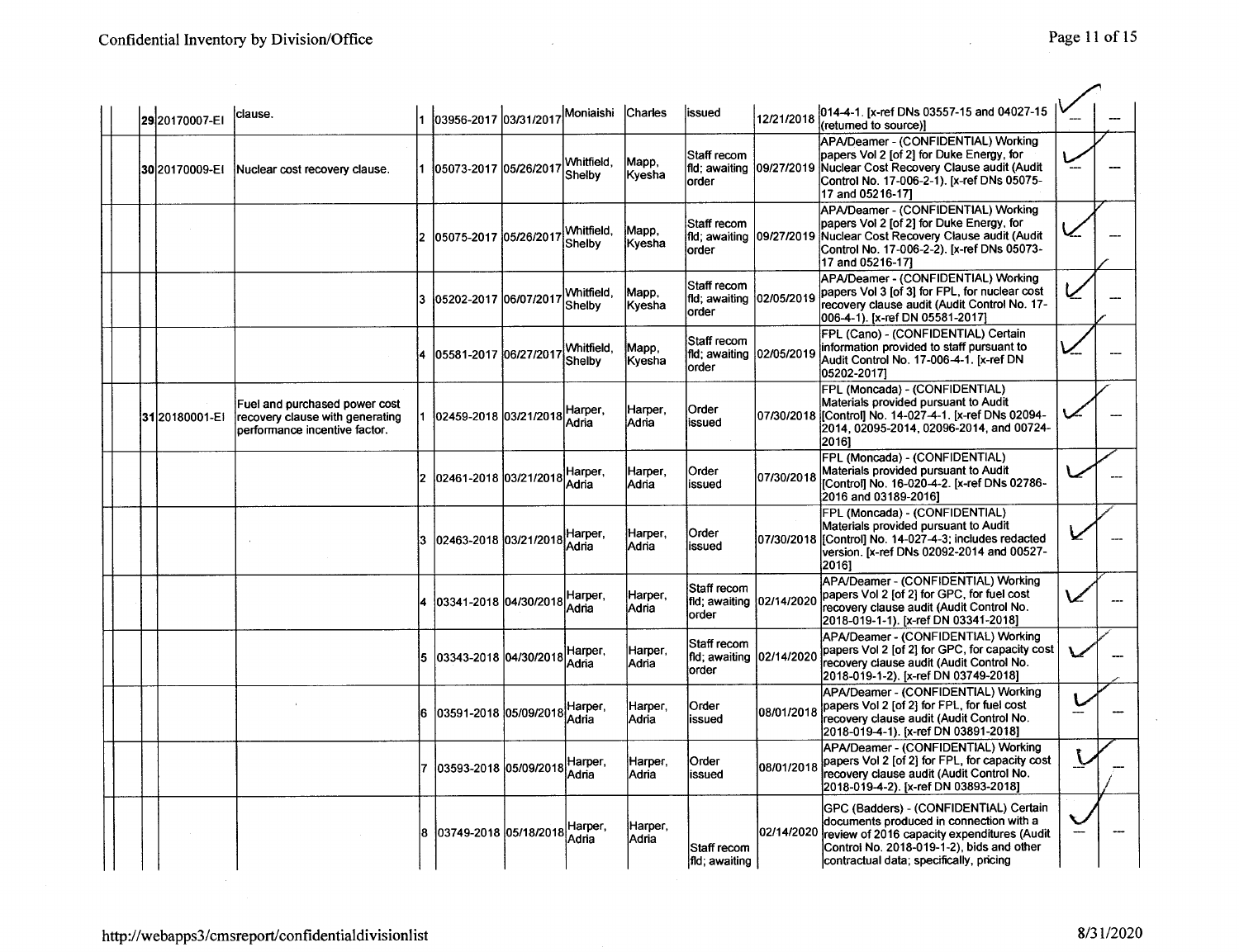|  |  |     |                                 |                  |                         | lorder                                                      |                   | information for capacity purchase with<br>various counterparties. [x-ref DN 03343-<br>20181                                                                                                                                                                                                                                                                                                                                                  |  |
|--|--|-----|---------------------------------|------------------|-------------------------|-------------------------------------------------------------|-------------------|----------------------------------------------------------------------------------------------------------------------------------------------------------------------------------------------------------------------------------------------------------------------------------------------------------------------------------------------------------------------------------------------------------------------------------------------|--|
|  |  | ۱9. | 03751-2018 05/18/2018           | Harper.<br>Adria | Harper,<br>Adria        | <b>Staff recom</b><br>fild; awaiting   02/14/2020<br>lorder |                   | GPC (Badders) - (CONFIDENTIAL) Certain<br>documents produced in connection with a<br>review of 2017 fuel and purchased power<br>transactions (Audit Control No. 2018-019-1-<br>1); business information concerning bids and<br>lother contractual data; specifically,<br>information relating to pricing data for<br>negotiated purchase power agreements,<br>coal, oil and natural gas<br>transportation/storage. [x-ref DN 03341-<br>20181 |  |
|  |  |     | 10 03891-2018 05/24/2018        | Harper.<br>Adria | Harper,<br>Adria        | Order<br>issued                                             | 08/01/2018        | FPL (Moncada) - (CONFIDENTIAL) Certain<br>material provided to staff pursuant to Audit<br>Control No. 2018-019-4-1. [x-ref DN 03591-<br>20181                                                                                                                                                                                                                                                                                                |  |
|  |  |     | 11 03893-2018 05/24/2018        | Harper,<br>Adria | Harper,<br>Adria        | Order<br>issued                                             | 08/01/2018        | FPL (Moncada) - (CONFIDENTIAL)<br>Materials provided pursuant to Audit<br>[Control] No. 2018-019-4-2. [x-ref DN 03593-<br>20181                                                                                                                                                                                                                                                                                                              |  |
|  |  |     | 1205010-2018 08/01/2018 Harper, | Adria            | Harper,<br>Adria        | Order<br>issued                                             | <b>09/06/2018</b> | FPL (Moncada) - (CONFIDENTIAL)<br>Information provided pursuant to Audit<br>[Control] No. 15-023-4-2. [x-ref DNs 03046-<br>2015 (returned to source) and 02580-2015]                                                                                                                                                                                                                                                                         |  |
|  |  |     | 13 05695-2018 08/30/2018        | Harper,<br>Adria | Harper,<br>Adria        | Order<br>issued                                             | 12/21/2018        | APA/Deamer - (CONFIDENTIAL) Working<br>papers Vol 2 [of 2] for GPC, for hedging<br>activities audit (Audit Control No. 2018-058-<br>1-1). [x-ref DN 06149-2018]                                                                                                                                                                                                                                                                              |  |
|  |  |     | 14 05768-2018 08/31/2018        | Harper,<br>Adna  | Harper,<br><b>Adria</b> | Order<br>issued                                             | 12/21/2018        | APA/Deamer - (CONFIDENTIAL) Working<br>papers Vol 2 [of 2] for TECO, for hedging<br>lactivity audit (Audit Control No. 2018-058-2-<br>2). [x-ref DN 06030-2018]                                                                                                                                                                                                                                                                              |  |
|  |  |     | 15 05770-2018  08/31/2018       | Harper.<br>Adria | Harper,<br>lAdria       | Reg for ext<br>classification 04/15/2020<br>lfid I          |                   | APA/Deamer - (CONFIDENTIAL) Working<br>papers Vol 2 [of 2] for Duke Energy, for<br>hedging activities audit (Audit Control No.<br>2018-058-2-1).                                                                                                                                                                                                                                                                                             |  |
|  |  |     | 16 06030-2018 09/13/2018        | Harper.<br>Adria | Harper,<br> Adria       | Order<br>issued                                             |                   | TECO (Beasley) - (CONFIDENTIAL)<br>12/21/2018 Materials provided pursuant to Audit Control<br>No. 2018-058-2-2. [x-ref DN 05768-2018]                                                                                                                                                                                                                                                                                                        |  |
|  |  |     | 1706149-2018 09/20/2018         | Harper,<br>Adria | Harper,<br><b>Adria</b> | Order<br>issued                                             |                   | GPC (Badders) - (CONFIDENTIAL) Certain<br>documents produced by staff and GPC in<br>12/21/2018 connection with a review of GPC's 2018<br>hedging settlements (Audit Control No. 2018-<br>058-1-1). [x-ref DN 05695-2018]                                                                                                                                                                                                                     |  |
|  |  |     | 1806152-2018 09/20/2018         | Hanper,<br>Adria | Harper,<br> Adria       | Req for ext<br>lof<br>classification<br>fld                 | 04/15/2020        | Duke Energy (Bernier) - (CONFIDENTIAL)<br>Certain information contained in staff's<br>hedging audit workpapers (Audit Control No.<br>2018-058-2-1). [x-ref DN 05770-2018]                                                                                                                                                                                                                                                                    |  |
|  |  |     |                                 | Harper,          | Harper.<br><b>Adria</b> | Order<br>issued                                             |                   | FPL (Moncada) - (CONFIDENTIAL)<br>Information provided pursuant to (Audit<br>2013 (returned to source), 05628-2013,<br>05629-2013.01813-2017]                                                                                                                                                                                                                                                                                                |  |
|  |  |     |                                 |                  |                         |                                                             |                   |                                                                                                                                                                                                                                                                                                                                                                                                                                              |  |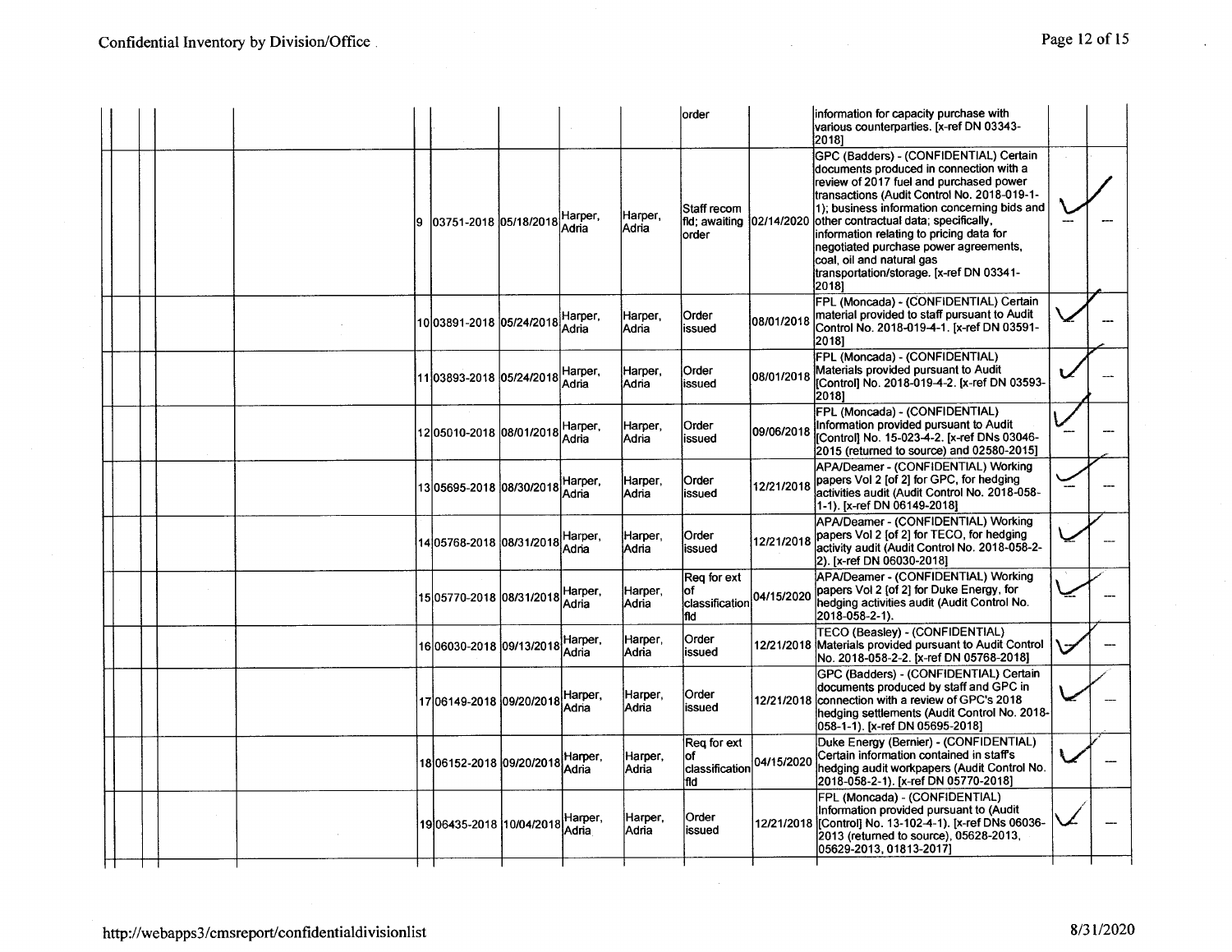|                 |                                                                                                   |     | 2006437-2018 10/04/2018   | Harper.<br>Adria         | Harper,<br>Adria            | Order<br>issued                                   | 12/21/2018 | FPL (Moncada) - (CONFIDENTIAL)<br>Information provided pursuant to Audit<br>[Control] No. 13-016-4-1. [x-ref DNs 01517-<br>2017.02442-2013.02443-2013.(02840-<br>2013, 03097-2013, 01408-2015 returned to<br>source)]                                                                                                                                          |  |
|-----------------|---------------------------------------------------------------------------------------------------|-----|---------------------------|--------------------------|-----------------------------|---------------------------------------------------|------------|----------------------------------------------------------------------------------------------------------------------------------------------------------------------------------------------------------------------------------------------------------------------------------------------------------------------------------------------------------------|--|
|                 |                                                                                                   |     | 21 06439-2018  10/04/2018 | Harper.<br>Adria         | Harper,<br>Adria            | Order<br>lissued                                  |            | FPL (Moncada) - (CONFIDENTIAL)<br>Information provided pursuant to Audit<br>12/21/2018 Controll No. 15-023-4-1. [x-ref DNs 02021-<br>2017, 02887-2015, 03327-2015 (returned to<br>source)]                                                                                                                                                                     |  |
| 3220180007-EI   | Environmental cost recovery<br>clause.                                                            |     | 03969-2018 05/30/2018     | Ellis,<br><b>Phillip</b> | Murphy,<br>Charles          | Order<br>lissued                                  | 11/02/2018 | APA/Deamer - (CONFIDENTIAL) Working<br>papers Vol 2 [of 2] for FPL, for environmental<br>cost recovery clause (Audit Control No.<br>2018-036-4-1). [x-ref DN 04305-2018]                                                                                                                                                                                       |  |
|                 |                                                                                                   |     |                           | Ellis.<br>Phillip        | Murphy,<br>Charles          | Order<br>issued                                   |            | FPL (Moncada) - (CONFIDENTIAL)<br>11/02/2018 Materials provided pursuant to Audit Control<br>No. 2018-036-4-1. [x-ref DN 03969-2018]                                                                                                                                                                                                                           |  |
| 33  20180009-EI | Nuclear cost recovery clause.                                                                     |     | 00941-2018 02/05/2018     | Whitfield.<br>Shelby     | Mapp.<br>İKvesha            | Staff recom<br>fid: awaiting<br>lorder            |            | Duke Energy (Bernier) - (CONFIDENTIAL)<br>Revised Appendix A to accompany portions<br>of confidential information contained in<br>03/07/2018 auditors workpapers for Audit Control No.<br>15-005-2-1 and Audit Control No. 15-005-2-2<br>líx-ref 04566-2015, 03598-2015, 03600-<br>2015], filed previously.                                                    |  |
|                 |                                                                                                   | 12. | 01120-2018 02/12/2018     | Whitfield,<br>Shelby     | Mapp.<br>Kyesha             | Staff recom<br>fld: awaiting 03/12/2018<br>lorder |            | Duke Energy (Bernier) - (CONFIDENTIAL)<br>Portions of confidential information contained<br>in FPSC auditor work papers for Audit<br>Control Nos. 16-005-2-1 and 16-005-2-2. [x-<br>ref 03878-2016, 03473-2016, 03475-2016,<br>03957-20161                                                                                                                     |  |
| 34 20190001-EI  | Fuel and purchased power cost<br>recovery clause with generating<br>performance incentive factor. |     | 104071-2019 105/02/2019   | Higgins,<br>Devlin       | Brownless, Order<br>Suzanne | lissued                                           | 08/22/2019 | APA/Deamer - (CONFIDENTIAL) Working<br>papers Vol 2 [of 2] for GPC, for fuel cost<br>recovery clause audit (Audit Control No.<br>2019-017-1-1). [x-ref DN 04436-2019]                                                                                                                                                                                          |  |
|                 |                                                                                                   |     | 04073-2019 05/02/2019     | Higgins,<br>Devlin       | Brownless, Order<br>Suzanne | issued                                            |            | APA/Deamer - (CONFIDENTIAL) Working<br>08/22/2019 papers Vol 2 [of 2] for GPC, for capacity cost<br>recover clause audit (Audit Control No. 2019-<br>017-1-2). [x-ref DN 04439-2019]                                                                                                                                                                           |  |
|                 |                                                                                                   | 13. | 04158-2019 05/06/2019     | Higgins,<br>Devlin       | Brownless Order<br>Suzanne  | issued                                            | 08/21/2019 | FPL (Moncada) - (CONFIDENTIAL) Certain<br>information provided pursuant to Audit No.<br>2017-048-4-1. [x-ref DNs 08293-2017 and<br>07738-20171                                                                                                                                                                                                                 |  |
|                 |                                                                                                   |     | 04254-2019 05/10/2019     | Higgins,<br>Devlin       | Brownless, Order<br>Suzanne | issued                                            | 08/21/2019 | APA/Deamer - (CONFIDENTIAL) Working<br>papers Vol 2 [of 2] for FPL, for fuel cost<br>recovery clause audit (Audit Control No.<br>2019-017-4-1). [x-ref DN 04583-2019]                                                                                                                                                                                          |  |
|                 |                                                                                                   | 5   | 04436-2019 05/20/2019     | Higgins,<br>Devlin       | Brownless, Order<br>Suzanne | lissued                                           | 08/22/2019 | GPC (Griffin) - (CONFIDENTIAL) Certain<br>documents produced in connection with a<br>review of 2018 fuel and purchased power<br>transactions; specifically information relating<br>ro pricing data for negotiated purchase<br>power agreements, coal, oil and natural gas<br>transportation/storage. (Audit Control No.<br>2019-017-1-1) [x-ref DN 04071-2019] |  |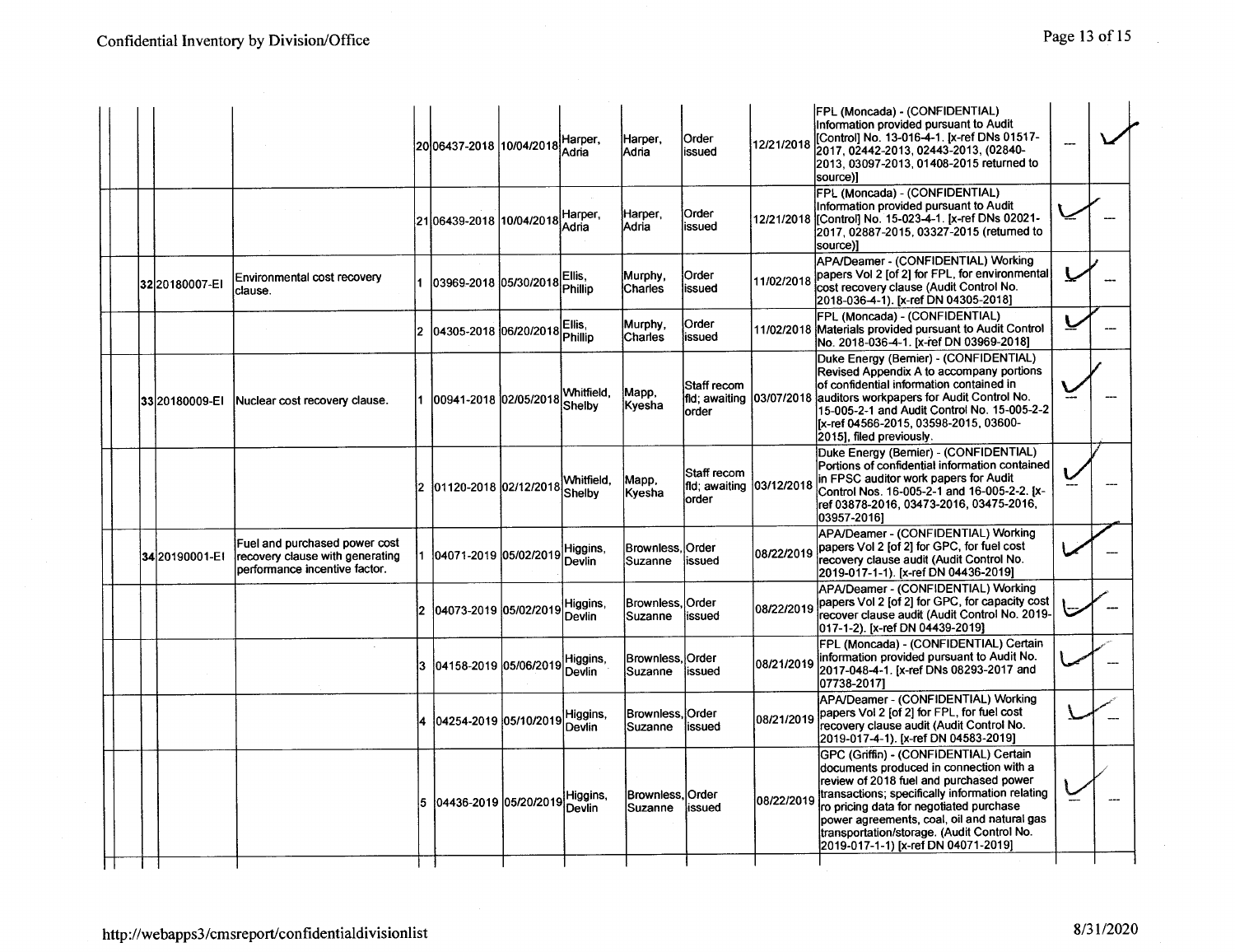|                 |                                        | 6  04439-2019  05/20/2019                | Higgins,<br>Devlin          | Brownless, Order<br>Suzanne         | lissued                               |            | GPC (Griffin) - (CONFIDENTIAL) Certain<br>documents produced in connection with a<br>review of 2018 capacity expenditures;<br>08/22/2019 specifically, pricing information for capacity<br>purchases with various counterparties. (Audit<br>Control No. 2019-017-1-2). [x-ref DN 04073-<br>20191                                                                                                        |  |
|-----------------|----------------------------------------|------------------------------------------|-----------------------------|-------------------------------------|---------------------------------------|------------|---------------------------------------------------------------------------------------------------------------------------------------------------------------------------------------------------------------------------------------------------------------------------------------------------------------------------------------------------------------------------------------------------------|--|
|                 |                                        | 04583-2019 05/28/2019                    | Higgins,<br>Devlin          | Brownless.<br>Suzanne               | <b>Order</b><br>issued                | 08/21/2019 | FPL (Moncada) - (CONFIDENTIAL) Certain<br>material provided to staff, pursuant to Audt<br>Control No. 2019-017-4-1. [x-ref DN 04254-<br>20191                                                                                                                                                                                                                                                           |  |
|                 |                                        | 08488-2019 08/28/2019                    | Higgins,<br>Devlin          | Brownless, Order<br>Suzanne         | issued                                | 10/24/2019 | APA/Deamer - (CONFIDENTIAL) Working<br>papers Vol 2 [of 2] for GPC, for hedging<br>activities audit (Audit Control No. 2019-070-<br>1-1). [x-ref DN 08857-2019]                                                                                                                                                                                                                                         |  |
|                 |                                        | 08574-2019 09/03/2019                    | Higgins,<br>Devlin          | Brownless,<br>Suzanne               | Order<br>lissued                      | 10/16/2019 | APA/Deamer - (CONFIDENTIAL) Working<br>papers Vol 2 [of 2] for Duke Energy, for<br>hedging activities audit (Audit Control No.<br>2019-070-2-1). [x-ref DN 08952-2019]                                                                                                                                                                                                                                  |  |
|                 |                                        | 10 08655-2019 09/06/2019                 | Higgins,<br>Devlin          | Brownless. Order<br><b>ISuzanne</b> | issued                                | 10/22/2019 | APA/Deamer - (CONFIDENTIAL) Working<br>papers Vol 2 [of 2] for TECO, for hedging<br>activities audit (Audit Control No. 2019-070-<br>2-2). [x-ref DN 08836-2019]                                                                                                                                                                                                                                        |  |
|                 |                                        | 11 08836-2019 09/17/2019                 | Higgins,<br>Devlin          | Brownless. Order<br>Suzanne         | lissued                               | 10/22/2019 | TECO (Beasley) - (CONFIDENTIAL)<br>Highlighted information contained in audit<br>workpapers (Audit Control No. 2019-070-2-<br>2). [x-ref DN 08655-2019]                                                                                                                                                                                                                                                 |  |
|                 |                                        | 12 08857-2019 09/18/2019  Higgins,       |                             | Brownless. Order<br>Suzanne         | lissued                               |            | GPC (Griffin) - (CONFIDENTIAL) Certain<br>documents produced by staff and GPC in<br>connection with a review of hedging<br>settiements (Audit Control No. 2019-070-1-<br>10/24/2019 1); specifically, hedging information relating<br>to competitive interests; details concerning<br>hedging activities between 8/18 and 7/19,<br>and target ranges for hedging transactions.<br>Ix-ref DN 08488-20191 |  |
|                 |                                        | 13 08952-2019 09/20/2019                 | Higgins,<br><b>Devlin</b>   | Brownless. Order<br>Suzanne         | lissued                               | 10/16/2019 | Duke Energy (Bernier) - (CONFIDENTIAL)<br>Information contained in staff's hedging audit<br>workpapers (Audit Control No. 2019-070-2-<br>1). [x-ref DN 08574-2019]                                                                                                                                                                                                                                      |  |
| 3520190007-EI   | Environmental cost recovery<br>clause. | 04981-2019 06/18/2019 Knoblauch, Murphy, |                             |                                     | Order<br>issued                       | 09/23/2019 | APA/Deamer - (CONFIDENTIAL) Working<br>papers Vol 2 [of 2] for FPL, for environmental<br>cost recovery clause audit (Audit Control No.<br>2019-018-4-1). [x-ref DN 05418-2019]                                                                                                                                                                                                                          |  |
|                 |                                        | 05418-2019 07/09/2019                    | Knoblauch. Murphy.<br>Emily | Chanes                              | <b>Order</b><br>lissued               | 09/23/2019 | FPL (Moncada) - (CONFIDENTIAL) Certain<br>materials provided to staff pursuant to Audit<br>Control No. 2019-018-4-1. [x-ref DN 04981-<br>2019]                                                                                                                                                                                                                                                          |  |
| 36 2019 0009-EI | Nuclear cost recovery clause.          | 00592-2019 02/01/2019 Shelby             |                             | Schrader.<br>Kurt                   | Staff recom<br>fld: awaiting<br>order | 09/27/2019 | Duke Energy (Bernier) - (CONFIDENTIAL)<br>Portions of staff's generated financial<br>auditors work papers for Audit Control Nos.<br>17-006-2-1 and 17-006-2-2; provided on CD.<br>[x-ref DNs 05216-2017, 05073-2017, 05075-<br>2017)                                                                                                                                                                    |  |
|                 |                                        |                                          |                             |                                     |                                       |            | Duke Energy (Bernier) - (CONFIDENTIAL)                                                                                                                                                                                                                                                                                                                                                                  |  |

 $\mathcal{L}$